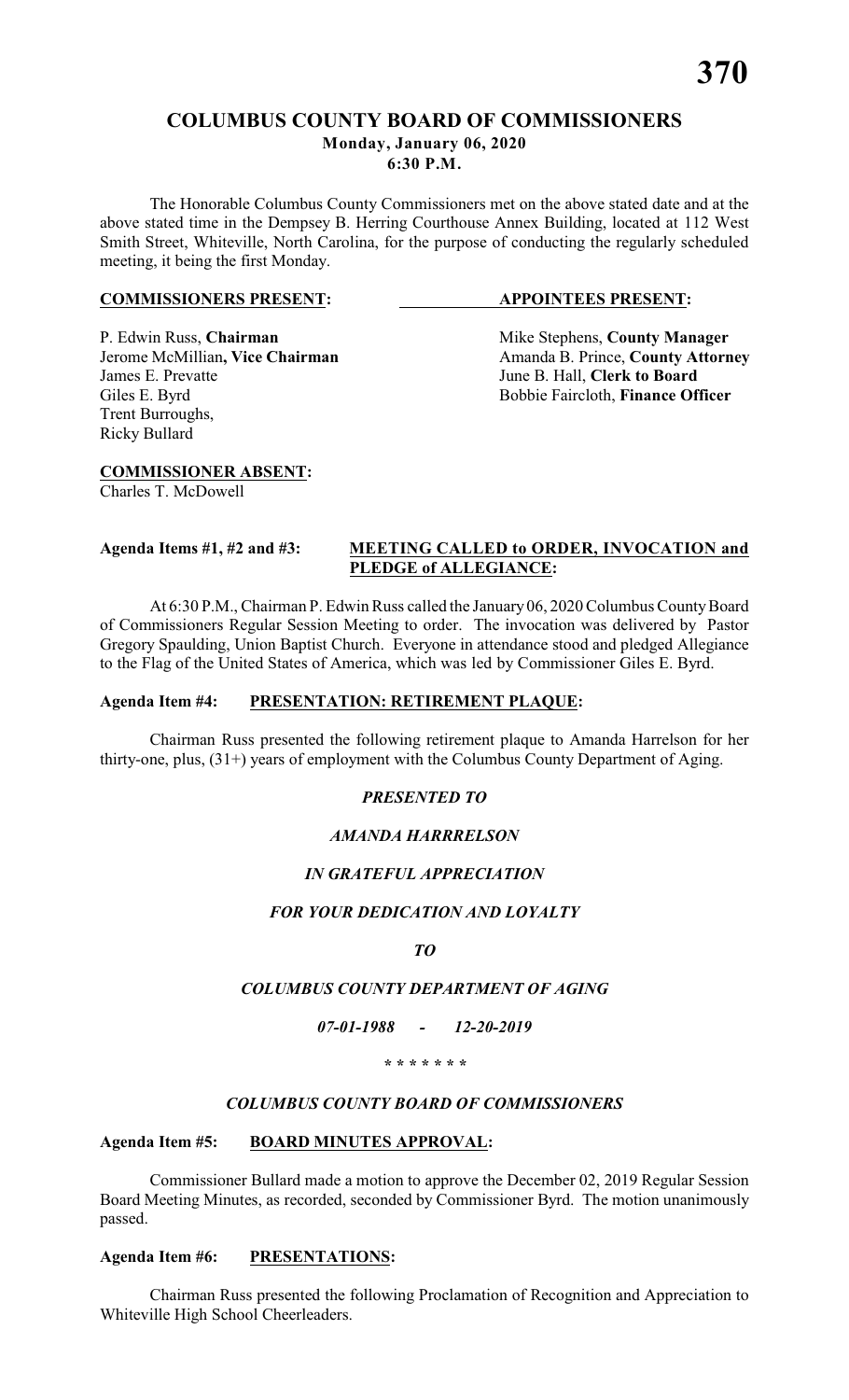#### *RESOLUTION of APPRECIATION and RECOGNITION to WHITEVILLE HIGH SCHOOL JUNIOR VARSITY CHEERLEADERS*

**WHEREAS,** Columbus County is blessed with talented individuals with strong determination to continuously strive to be the best; **and**

**WHEREAS,** the field of sports encompasses may areas of expertise inclusive of the need for support from family, friends' attendance at games and strong energetic routines and voices from their cheerleaders; **and**

**WHEREAS,** Columbus County has many young ladies who participate and excel in their field of expertise; **and**

**WHEREAS,** the *Whiteville High School Junior Varsity Cheerleaders* competed in the North Carolina High School Athletic Association Cheerleading Invitational on December 07, 2019, in Raleigh, North Carolina, and placed first, and were named the NCHSAA Cheerleading Small JV Non-tumble Division 2 State Champions.

**NOW, THEREFORE, BE IT RESOLVED,** we, the Columbus County Board of Commissioners, would like to recognize the following players and coach for their achievement of being the **NCHSAA Cheerleading Small JV Non-tumble Division 2 State Champions**:

| Left to Right (Row 1):      | Whitley Dockery, Trinity Skipper, Kelsey Skipper, Bella     |
|-----------------------------|-------------------------------------------------------------|
|                             | Sellers, Ella Inman, Sarah Friese, Haley Wyatt              |
| $(Row2)$ :                  | Alexis LaForte, Autumn Bullard, Leah Quarles, Addie Bailey, |
|                             | Tyashia McKenzie, Dasia McMillian, Mary-Gregg Williamson    |
| <b>Coach: Amanda Tedder</b> |                                                             |
|                             |                                                             |

**BE IT FURTHER RESOLVED,** we would like to express our sincere appreciation and gratitude to each cheerleader and coach who gave of their time and abilities to accomplish this victory.

**APPROVED** and **ADOPTED** this the  $6<sup>th</sup>$  day of January 06, 2020.

#### **COLUMBUS COUNTY BOARD OF COMMISSIONERS**

**/s/** *JAMES E. PREVATTE /s/ GILES E. BYRD /s/ TRENT BURROUGHS /s/***/** *RICKY BULLARD /s/ CHARLES T. McDOWELL* **ATTESTED BY:**

**/s/** *P. EDWIN RUSS***, Chairman /s/***JEROME McMILLIAN/s/* **Vice Chairman /s/** *JUNE B. HALL***, Clerk to the Board**

Chairman Russ presented the following Proclamation of Recognition and Appreciation to West Columbus High School Cheerleaders**.**

> *RESOLUTION of APPRECIATION and RECOGNITION to WEST COLUMBUS HIGH SCHOOL VARSITY CHEERLEADERS*

**WHEREAS,** Columbus County is blessed with talented individuals with strong determination to continuously strive to be the best; **and**

**WHEREAS,** the field of sports encompasses may areas of expertise inclusive of the need for support from family, friends' attendance at games and strong energetic routines and voices from their cheerleaders; **and**

**WHEREAS,** Columbus County has many young ladies who participate and excel in their field of expertise; **and**

**WHEREAS,** the *West Columbus High School Varsity Cheerleaders* competed in the North Carolina High School Athletic Association Cheerleading Invitational on December 07, 2019, in Raleigh, North Carolina, and were named the NCHSAA 2019 Division 2 Medium Varsity Nontumble State Champions.

**NOW, THEREFORE, BE IT RESOLVED,** we, the Columbus County Board of Commissioners, would like to recognize the following players and coach for their achievement of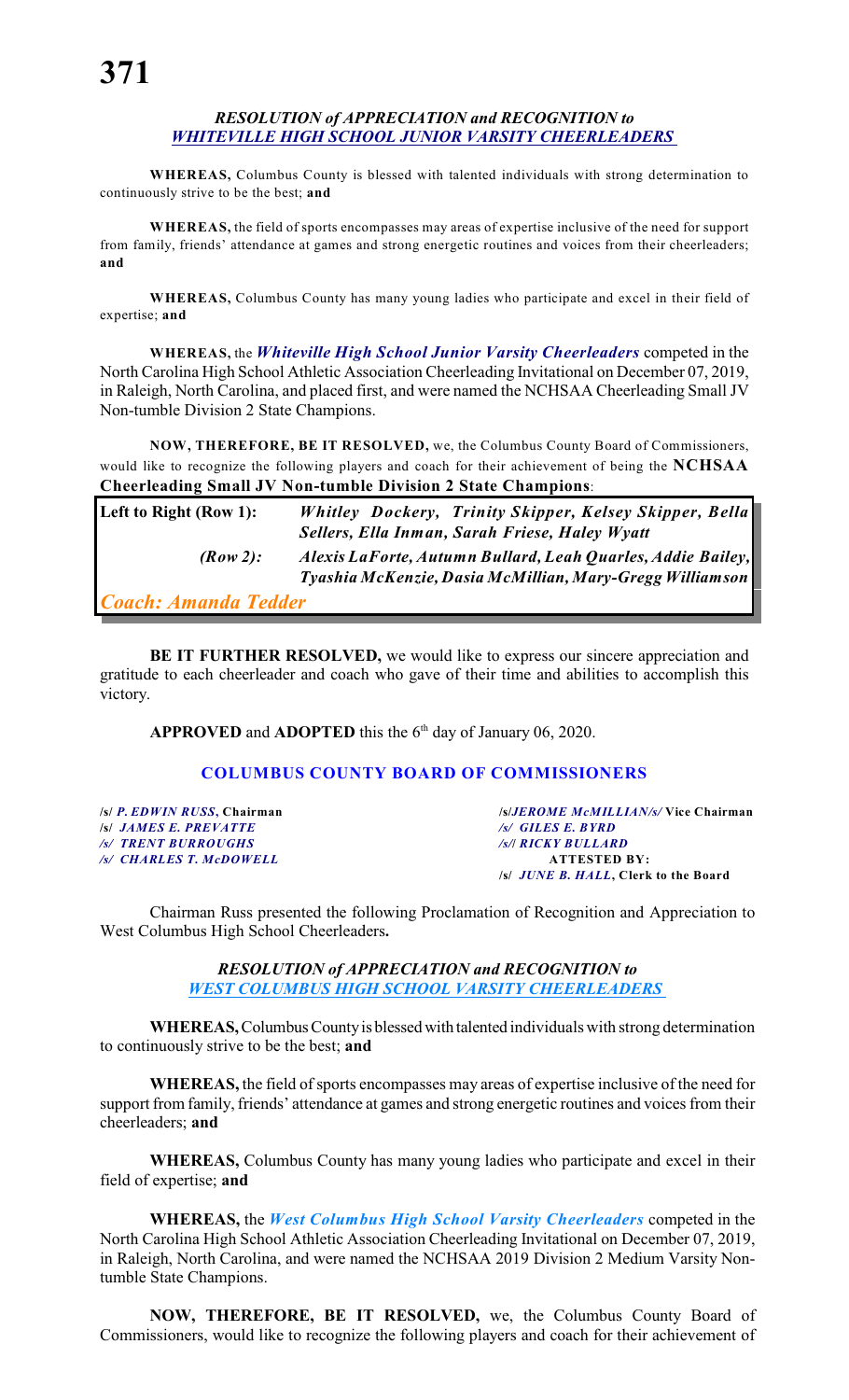being the **NCHSAA Cheerleading Medium Varsity Non-tumble Division 2 State Champions**:

| <b>Seniors:</b> | <b>Madison Nance, Maggie, Waddell</b>                                  |
|-----------------|------------------------------------------------------------------------|
| Juniors:        | Naya Bryant, Haley Gordon, Erin Griffin, Emma Strickland, Lexi Bullard |
|                 | Kaley Smith, Brooke Dyson, Anyla Bellamy-Bullock, Bailey Nance, Alyssa |
|                 | Strickland, Anna Ty Ivey                                               |
|                 | <b>Coach: Tasha Bass Dyson</b>                                         |

**BE IT FURTHER RESOLVED,** we would like to express our sincere appreciation and gratitude to each cheerleader and coach who gave of their time and abilities to accomplish this victory.

**APPROVED** and **ADOPTED** this the  $6<sup>th</sup>$  day of January 06, 2020.

#### **COLUMBUS COUNTY BOARD OF COMMISSIONERS**

**/s/** *P. EDWIN RUSS***, Chairman /s/***JEROME McMILLIAN/s/* **Vice Chairman /s/** *JAMES E. PREVATTE /s/ GILES E. BYRD /s/ TRENT BURROUGHS /s/***/** *RICKY BULLARD /s/ CHARLES T. McDOWELL* **ATTESTED BY: /s/** *JUNE B. HALL***, Clerk to the Board**

Commissioner Prevatte made a motion to approve and adopt the Proclamation of Recognition and Appreciation to Whiteville High School Cheerleaders and the Proclamation of Recognition and Appreciation to West Columbus High School Cheerleaders, seconded by Commissioner Burroughs. The motion unanimously passed.

#### **Agenda Item #7: SOUTHEASTERN COMMUNITY COLLEGE - INTRODUCTION of DR. WILLIAM C. AIKEN, INTERIM PRESIDENT, and NC CAREER COACH GRANT ALLOCATION:**

Henry Edmund, Board Chair, introduced Dr. William C. Aiken as the Interim President for Southeastern Community College, by stating the following:

- 1. We have two (2) processes going on right now;
- 2. We are getting bids from consulting firms;
- 3. Judge Jack Hooks has agreed to chair the Search Committee;
- 4. In the mean time, we have an interim that has agreed to serve; **and**
- 5. I would like to introduce Dr. William C. Aiken who has agreed to serve as the Interim President and he is the past president of Sampson Community College, and he is well qualified.

Dr. William C. Aiken stated the following:

- 1. The State made available the possibility of a Career Coach, and that Career Coach was designed to work with vocational programs;
- 2. The grant required that we provide a match, and Dr. Clark did ask that you help with the match and you agreed;
- 3. There was good response to the grant and the match;
- 4. The State did decide that Tier I counties did not have to meet the match;
- 5. I am here to ask if you do still agree with the match and that match will be used to hire an additional coach, full or part time;
- 6. Your pledge to that match was \$16,559 for year 1, \$17,290 for year 2 and \$17,933 for year 3;
- 7. I am here to find out if you will still honor that match and allow us to hire an additional person; **and**
- 8. I thank you for your support.

Commissioner Bullard made a motion to approve transferring the funds that were pledged to Southeastern CommunityCollege for hiring a second Career Coach, seconded by Commissioner Byrd. The motion unanimously passed.

#### **Agenda Item #8: AUDIT - JUNE 30, 2019 ANNUAL AUDIT:**

Alan Thompson presented the Columbus County June 30, 2019 **Draft** Annual Audit with the following Management Letter.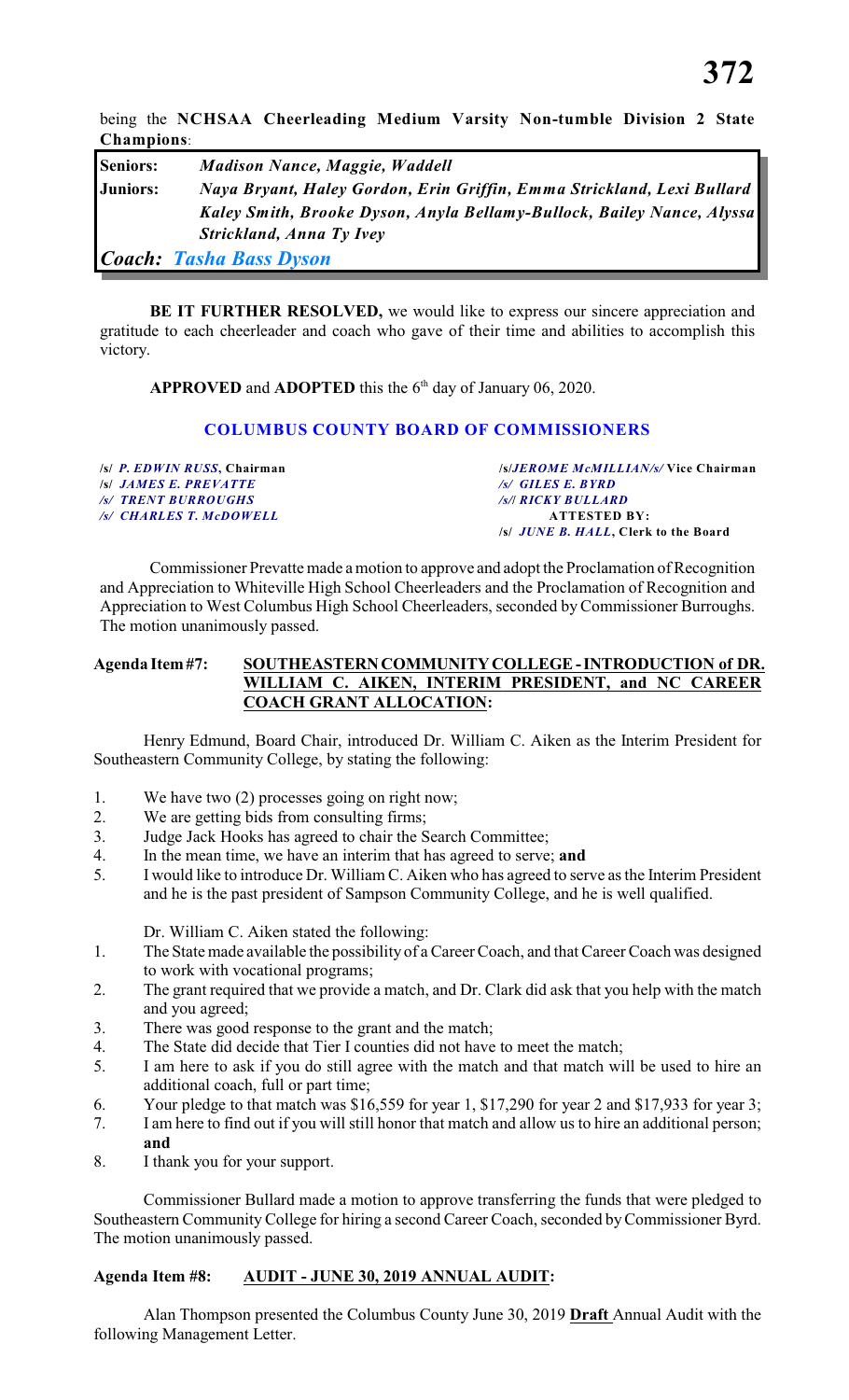To the Board of Commissioners Columbus County Whiteville, North Carolina

We have audited the financial statements of the governmental activities, the business-type activities, the aggregate discretely presented component units, each major fund, and the aggregate remaining fund information of Columbus County for the year ended June 30, 2019. Professional standards require that we provide you with information about our responsibilities under generally accepted auditing standards, Government Auditing Standards and the Uniform Guidance, as well as certain information related to the planned scope and timing of our audit. We have communicated such information in our letter to you dated April 10, 2019. Professional standards also require that we communicate to you the following information related to our audit.

#### **Significant Audit Findings**

#### **Qualitative Aspects of Accounting Practices**

Management is responsible for the selection and use of appropriate accounting policies. The significant accounting policies used by Columbus County are described in Note 1 to the financial statements. The County implemented Statement of Governmental Accounting Standards (GASB Statement) No. 88 "Certain Disclosures Related to Debt, Including Direct Borrowings and Direct Placement" in the fiscal year ended June 30, 2019. We noted no transactions entered into by Columbus County during the year that were both significant and unusual, and of which, under professional standards, we are required to inform you, or transactions for which there is a lack of authoritative guidance or consensus. All significant transactions have been recognized in the financial statements in the proper period.

Accounting estimates are an integral part of the financial statements prepared by management and are based on management's knowledge and experience about past and current events and assumptions about future events. Certain accounting estimates are particularly sensitive because of their significance to the financial statements and because of the possibility that future events affecting them may differ significantly from those expected. Significant estimate(s) for the County are allowance for doubtful accounts and depreciation.

The disclosures in the financial statements are neutral, consistent, and clear. Certain financial statement disclosures are particularly sensitive because of their significance to the financial statement users. There are no such disclosures identified.

### **Difficulties Encountered in Performing the Audit**

We encountered no significant difficulties in dealing with management in performing and completing our audit.

#### **Corrected and Uncorrected Misstatements**

Professional standards require us to accumulate all known and likely misstatements identified during the audit, other than those that are trivial, and communicate them to the appropriate level of management. Management has corrected all such misstatements. Some of the misstatements detected as a result of audit procedures and corrected by management were material, either individually or in the aggregate, to each opinion unit's financial statement taken as a whole.

#### **Disagreements with Management**

For purposes of this letter, professional standards define a disagreement with management as a financial accounting, reporting, or auditing matter, whether or not resolved to our satisfaction, that could be significant to the financial statements or the auditor's report. We are pleased to report that no such disagreements arose during the course of our audit.

#### **Management Representation**

We have requested certain representations from management that are included in the management representation letter dated December 19, 2019.

#### **Management Consultations with Other Independent Accountants**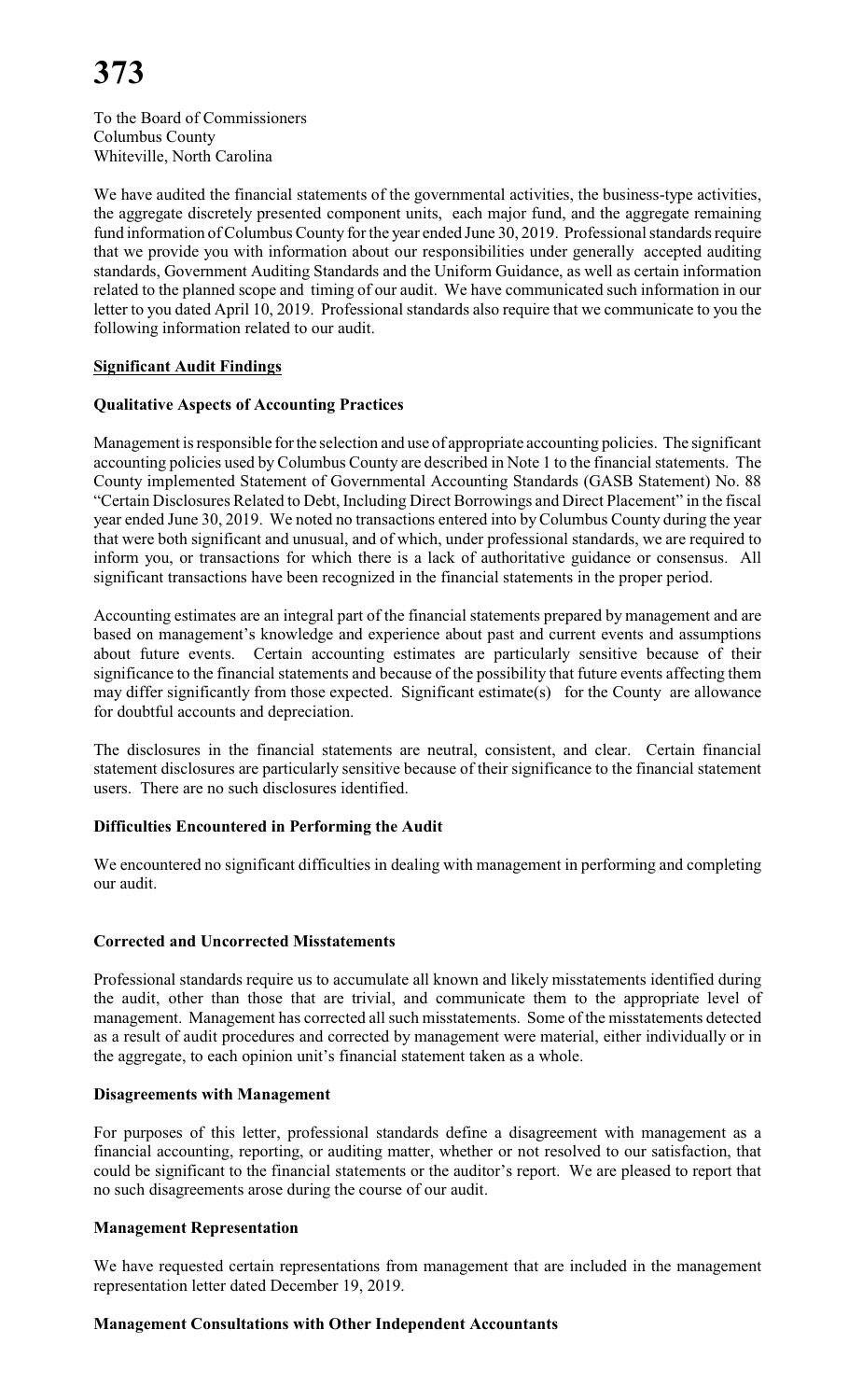In some cases, management may decide to consult with other accountants about auditing and accounting matters, similar to obtaining a "second opinion:" on certain situations. If a consultation involves application of an accounting principle to the governmental unit's financial statements or a determination of the type of auditor's opinion that may be expressed on those statements, our professional standards require the consulting accountant to check with us to determine that the consultant has all the relevant facts. To our knowledge, there were no such consultations with other accountants.

#### **Other Auditing Findings or Issues**

We generally discuss a variety of matters, including the application of accounting principles and auditing standards, with management each year prior to retention as Columbus County's auditors. However, these discussions occurred in the normal course of our professional relationship and our responses were not a condition to our retention.

In reviewing the investment policy, it was noted that there were various reports that should be provided to the Board each year to ensure that the investment accounts are properly monitored. The Board should ensure that the policy is enforced.

The balance sheets required several adjustments to correct the balances. Postings throughout the year are mapped to incorrect accounts, and several cleanup entries are posted to correct these accounts. These accounts should be monitored closely throughout the year and reconciled timely. Efforts should be made to correct these original postings so significant adjustments won't be needed to correct these balances (particularly payroll accounts). Bank reconciliations should be prepared each month, and subsidiary ledgers should be reconciled throughout the year.

There are several projects that need to be closed out. Please review all funds and close out and capitalize projects that should be capitalized. Construction in process needs to be reviewed and projects need to be capitalized that are finished.

When we performed revenue testing, we noticed that some departments are not turning in receipts daily as is required by the policy. In addition, G.S. 159-32 requires that deposits over \$500 are made each day. The County makes daily deposits, but should make sure they enforce each department to turn in receipts each day. We also noted discrepancies in reviewing collection in the inspection and tax department.

The Revenue bond in Water District II did not meet the covenant requirements. The County needs to review the water rates and maintain the water districts separately to ensure that the proper revenue and expenses are recorded by district as opposed to attempting to allocate the numbers by year-end adjusting entries.

There were several items noted in the Medicaid compliance testing that are described in the audit report as findings 2019-03, 2019-04, and 2019-05.

### **Other Matters**

We applied certain limited procedures to the Schedule of County's Proportionate Share of Net Pension Assets (LGERS), Schedule of County Contributions (LGERS), Schedule of County's Proportionate Share of Net Pension Asset (ROD) and Schedule of County Contributions (ROD), Schedule of change in Total Pension Liability -Law Enforcement Officer's Special Separation Allowance, and Changes in Total OPEB Liability and Related Ratios, which is required supplementary information (RSI) that supplements the basic financial statements. Our procedures consisted of inquiries of management regarding the methods of preparing the information and comparing the information for consistency with management's responses to our inquiries, the basic financial statements, and other knowledge we obtained during our audit of the basic financial statements. We did not audit the RSI and do not express an opinion or provide any assurance on the RSI.

We were engaged to report on the combining and individual non-major fund statement schedules, budgetary schedules, and other schedules, and the schedule of expenditures of federal and State awards, which accompany the financial statements but are not RSI. With respect to this supplementary information, we made certain inquires of management and evaluated the form, content, and methods of preparing the information to determine that the information complies with accounting principles generally accepted in the United States of America, the method of preparing it has not changed from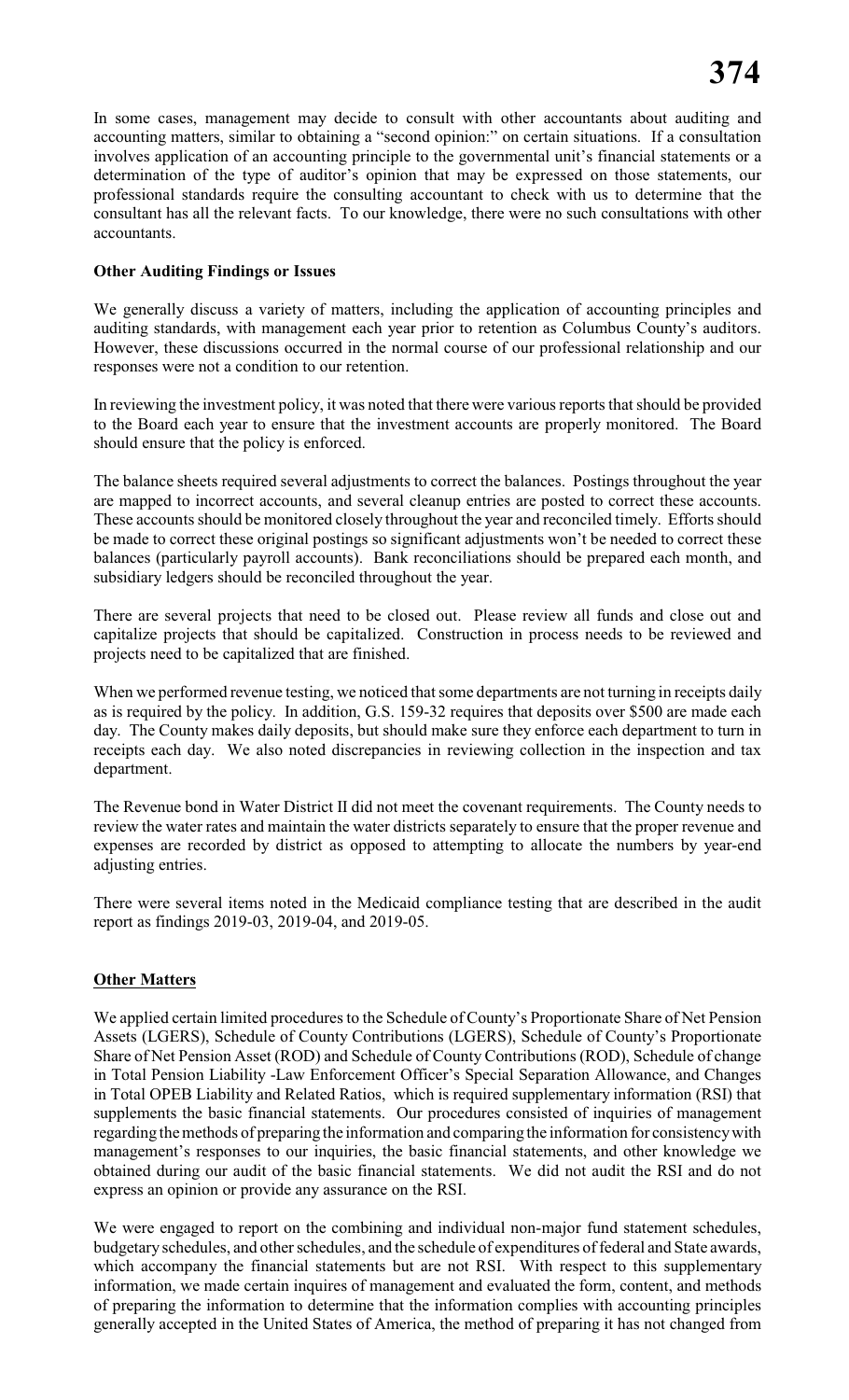the prior period, and the information is appropriate and complete in relation to our audit of the financial statements. We compared and reconciled the supplementary information to the underlying accounting records used to prepare the financial statements or to the financial statements themselves.

#### **Restriction on Use**

This information is intended solely for the use of the Board of Commissioners and management of Columbus County and is not intended to be and should not be used by anyone other than these specified parties.

Very truly yours, /s/ **Thompson, Price, Scott, Adams and Co., P.A.**

Commissioner Prevatte made a motion to accept the **DRAFT** June 30, 2019 Annual Audit, seconded by Commissioner Byrd. The motion unanimously passed.

#### **Agenda Item #9: PUBLIC TRANSPORTATION -REVISED DRUG and ALCOHOL POLICY for COLUMBUS COUNTY TRANSPORTATION (CCT):**

Joy Jacobs, Transportation Director, requested board approval of the Revised Drug and Alcohol Policy for Columbus County Transportation (CCT).

Commissioner Byrd made a motion to approve the Revised Drug and Alcohol Policy for Columbus County Transportation, seconded by Vice Chairman McMillian. The motion unanimously passed. A copy of this document will be marked as Exhibit "A", and kept in the Minute Book Attachments, Book Number 6, in the Clerk to the Board's Office, and the Columbus County Public Transportation Office, for review.

#### **Agenda Item #10: PUBLIC TRANSPORTATION - COUNTY MANAGER and FINANCE DIRECTOR to SIGN the CERTIFICATION and APPLICATION for ROAP FUNDING for FY2020:**

Joy Jacobs, Transportation Director, requested Board approval for the County Manager and the Finance Director to sign the Certification and Application for ROAP Funding for FY2020.

Commissioner Prevatte made a motion to approve the County Manager and the Finance Director to sign the Certification and Application for ROAP Funding for FY2020 for the Columbus County Public Transportation, seconded by Vice Chairman McMillian. The motion unanimously passed. A copy of this document will be marked as Exhibit "B" and kept in the Minute Book Attachments, Book Number 6, in the Office of the Clerk to the Board, and the Columbus County Public Transportation Office, for review.

#### **Agenda Item #11: EMERGENCY SERVICES - VIPER RADIO SYSTEM and PAGING CAPITAL PROJECT ORDINANCE:**

Kay Worley, Emergency Services Manager, requested Board approval and adoption of the following Viper Radio System and Paging Capital Project Ordinance.

#### **COLUMBUS COUNTY VIPER RADIO SYSTEM AND PAGING PROJECT ORDINANCE January 06 20120**

**BE IT ORDAINED** by the Board of Commissioners of the County of Columbus, North Carolina, that pursuant to Section 159-13.2 of the General Statutes of North Carolina, the following Capital Project Ordinance is **HEREBY ADOPTED**:

**SECTION 1.** The project authorized is for the Viper Radio System and Paging Project.

**SECTION 2.** The project manager is hereby directed to proceed with the implementation of such project.

**SECTION 3.** The project will be executed in full during fiscal years 2019/2020 and 2020/2021.

**SECTION 4.** The following revenues are anticipated to be available to the County to complete the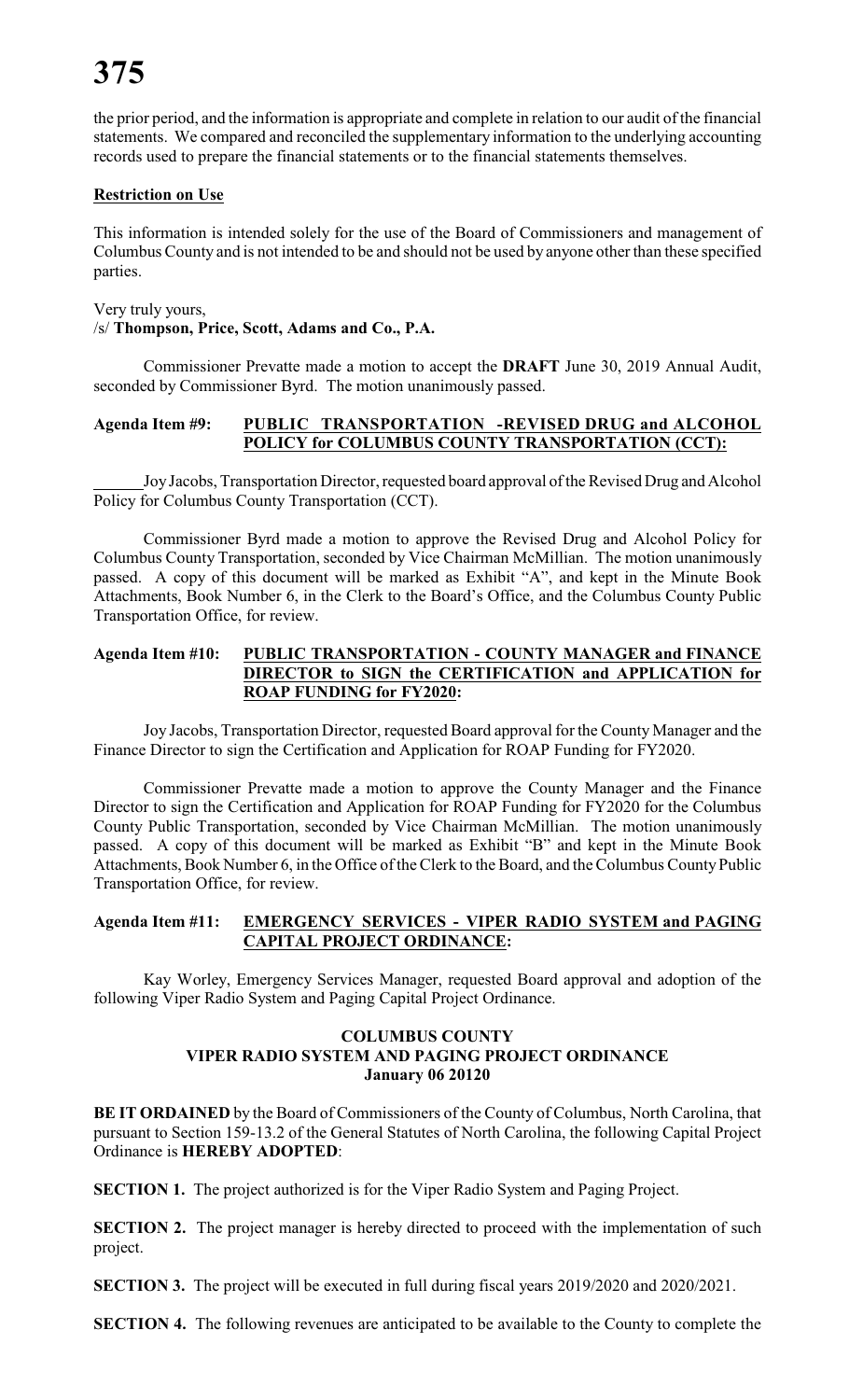project.

| <b>ACCOUNT NUMBER</b> | <b>TITLE</b>                | <b>AMOUNT</b> |
|-----------------------|-----------------------------|---------------|
| 55-3437-422030        | NC 911 FUNDS                | \$574,572     |
| 55-3437-422040        | <b>PAGING PROJECT FUNDS</b> | \$390,000     |
| 55-3437-431020        | <b>COUNTY APPROPRIATION</b> | \$4,042,549   |
| <b>TOTAL:</b>         |                             | \$5,007,121   |

**SECTION 5.** The following amounts are appropriated for the project:

| <b>ACCOUNT NUMBER</b> | <b>TITLE</b>                             | <b>AMOUNT</b> |
|-----------------------|------------------------------------------|---------------|
| 55-4322-519056        | <b>ENGINEER</b><br>DESIGN/ADMINISTRATION | \$857,586     |
| 55-4322-519931        | <b>MOTOROLA PAGING</b>                   | \$261,100     |
| 55-4322-519932        | <b>CONTRACTS</b>                         | \$113,972     |
| 55-4322-519933        | <b>MOTOROLA VIPER</b>                    | \$717,712     |
| 55-4322-519934        | <b>MOTOROLA CONSOLES</b>                 | \$251,538     |
| 55-4322-519936        | <b>MOTOROLA RESPONDERS</b>               | \$2,785,213   |
| 55-4322-999910        | <b>CONTINGENCY</b>                       | \$20,000      |
| <b>TOTAL:</b>         |                                          | \$5,007,121   |

**SECTION 6.** The Finance Officer is directed to report quarterly on the financial status of this project. She shall keep the Governing Body informed at each regular meeting of any unusual occurrences.

**SECTION 7.** Copies of the Grant Project Ordinance shall be made available to the Budget Officer, Project Manager and the Finance Officer for direction in carrying out this project.

**ADOPTED** this the 6th day of January, 2020.

#### **COLUMBUS COUNTY BOARD OF COMMISSIONERS** /s/ **P. EDWIN RUSS, Chair ATTESTED BY:**  /s/ **JUNE B. HALL, CLERK TO BOARD**

Commissioner Prevatte made a motion to adopt the Columbus County Viper Radio System and Paging Project Ordinance, seconded by Vice Chairman Jerome McMillian. The motion unanimously passed.

### **Agenda Item12: MAINTENANCE - DEPARTMENTAL UPDATE:**

Larry Hayes, Maintenance Director, presented the following Departmental Update.

#### **General Departmental Overview Presentation**

Maintenance Staff have worked a year and a half without a lost time accident. This not only includes in excess of 20,000 Custodian man-hours; it also includes in excess of an additional, 12,000 mechanical man-hours.

Due to the wide range of Chemicals, electrical equipment and hand tools used by Maintenance, this is a great milestone for any Maintenance organization.

From May 24th to date, Maintenance has secured the support and funding of 3 additional staff through the help of Mr Stephens and a combined effort of Southeastern Community College, FEMA and The Council of Governments program.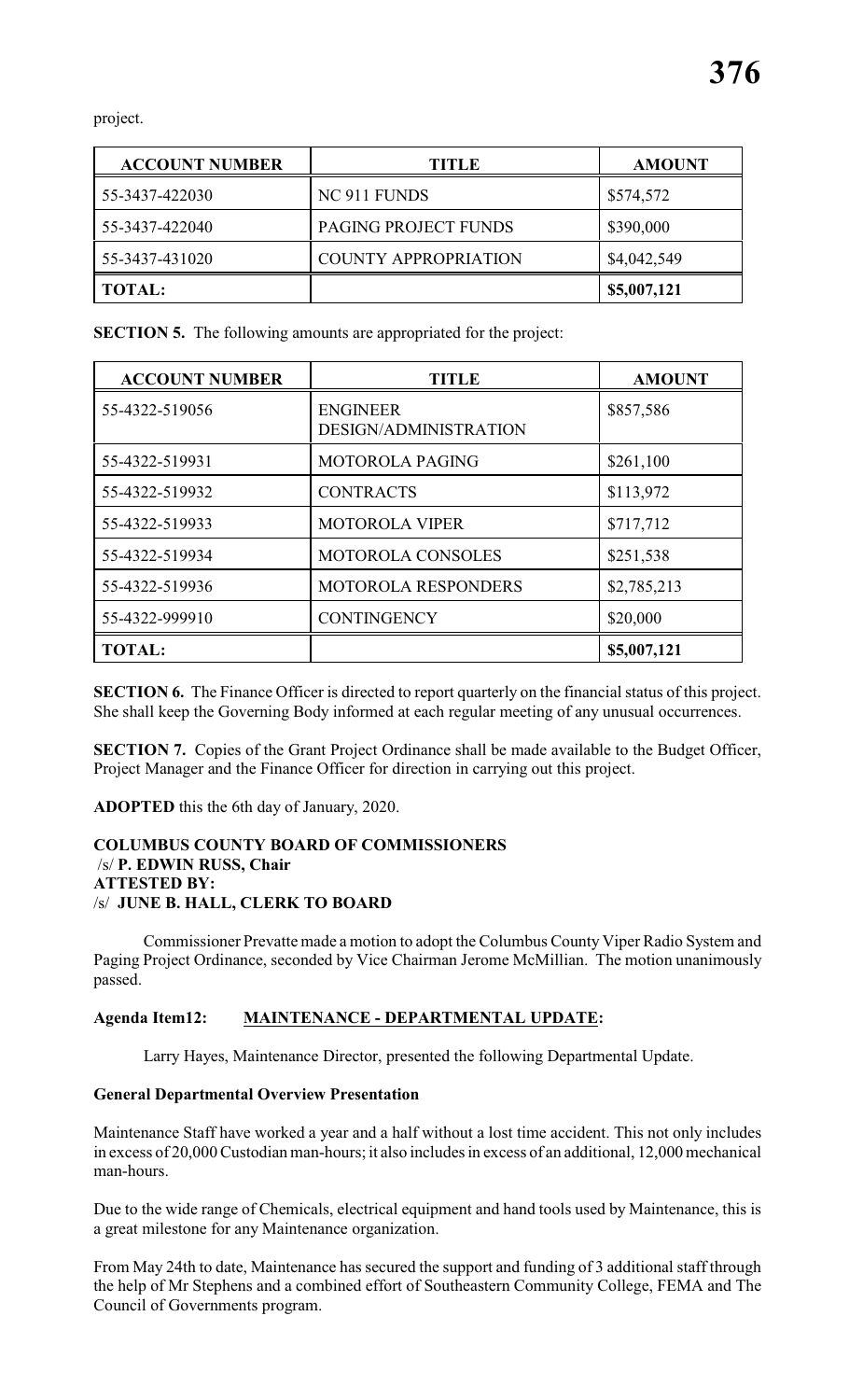Those 3 staff members have provided in excess of 2000 man-hours of maintenance work at no cost to the county.

**Notable Note:** One of our county Maintenance employees, Hank Williamson, volunteered to work hand and hand with, and oversee the support worker's projects and their assigned Work Orders with no additional pay added to his normal hourly pay.

He was the only volunteer for the assignment and has provided in excess of 800 hours on a voluntary basic at no additional cost above his hour rate, to the county.

The support program is expected to last until May 2020 or until funds run out.

Maintenance has re-implemented and improved the Preventative Maintenance program that was suspended in 2015. Maintenance Generated P/M's will be added into the county's standard Work Order system by MIS. In that system P/M's will be assigned a set date to automatically be issued to Maintenance thereafter.

Maintenance has Implemented a Tool Control program in order to track tools purchased with county funds. All tools are assigned a tool number. By entering that tool number into the program it will identify the tool, show where the tool is located and who is responsible for that tool. Tools are also inventoried once a year.

Maintenance has implemented a Key Control program. All spare keys are stored in a double locked Key Box with limited access. Only 2 people have keys to the key lock box. Keys removed from the Key Box are either signed out on a temporary sign out log or permanent sign out. Individual Maintenance worker's keys are signed out on a permanent sign out. Each Maintenance Worker has an assign lock Box for key storage when not in use. The program will be improved as needed.

#### **WORK ORDERS (for the last year)**

1,543 work orders were entered into the system 1,465 of those were completed 25 were assigned to staff 8 are on Hold 45 Are on Back log with most being low priority. Note: Back log was around 125 in January of 2017.

### **MAINTENANCE FACILITIES HIGHLIGHTS**

#### **(Issues that are on the NC Council of Governments Report, that have been addressed or is planned to be addressed in this budget year are identified by an underline)**

#### **Highlights:**

The parking areas around the Courthouse, Annex and Tax office have been significantly up-graded.

New roofs have been installed on the Airport and 50 Legion Facility. Several other roofs are scheduled to be replaced which were action items in the Council of Government Report.

#### **Items that are highly supported by this Board are:**

Security walls were added to the Administration, Transportation and Coop entrances. This included an additional door to the Administration and Transportation wall, as well as a sliding glass window in the Coop and Transportation entrance. The windows allow communication with the public while maintaining security. All of which was added by staff at a substantial savings to tax payers.

A state-of-art security system was installed in the administration building. An Electronic Security Entrance control was added to the Coop entrance and the same is in the process of being added to the Transportation facility.

All buildings will continue to receive security up grades.

Through continued test and readjustments Maintenance has seemingly eliminated the yearly flooding/leaking of the courthouse clerk's area brought on from the Roof Top HVAC Unit. With help from outside contractors the prolonged humidity issue has been reduced but is still not at an acceptable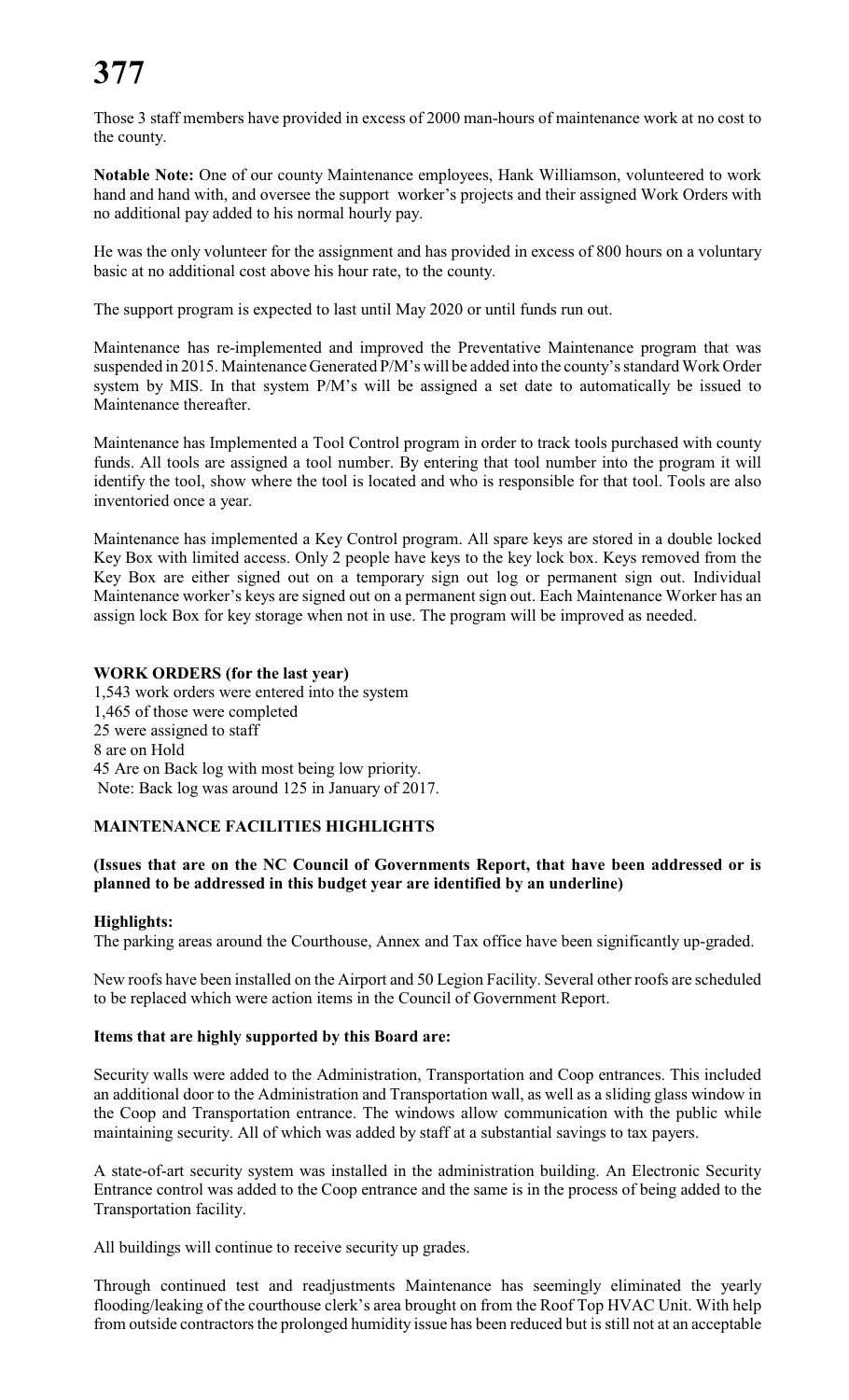level which was also an action item on the Council of Governments report.

Maintenance staff have remodeled 3 offices in Juvenile Justice, which also added another office, to help meet a state policy change, a change that increased the need for office space.

Maintenance is also working on remodeling a closed hallway that will add 6 available offices to address Health Department growth. Both of these projects being performed in-house will result in substantial savings and both were action items on the Council of Governments Report.

#### **Maintenance Shop**

Maintenance workers have converted the old boiler house, previously used for storage to a full operational Maintenance Shop. The functions of the shop include Carpentry, Sheet Metal, Welding and an array of prefab work such as plumbing and electrical prefabrication. This shop has eliminated the need and dependence on a substantial amount of contract work.

#### **Annex**

Contractors extended the parking lot concrete and restriped it to assure maximum parking.

#### **Administration**

Metal Steps were rebuilt by staff to prevent total replacement at a substantial savings to tax payers as well as county budget.

A Security wall & door was added by staff at a substantial savings to tax payers. A state-of-art security system was installed by vendor to protect staff and customers, two items that were highly supported by this Board.

Very aged and damaged facial was replaced to match nearby buildings by staff at a substantial savings to tax payers.

As per Council of Government recommendations we will replace 1 of the aged and problematic HVAC units soon. (funds budgeted)

#### **Airport**

Contractors have installed a new Roof, also an action item on the Council of Government list. Temporary back-up power was added to the hangers and will remain until a permanent back-up is installed which was one of the action items from the Council of Government.

#### **Animal Control**

A substantial amount of the state required work was performed by staff at a savings to tax payers. This included the installation of lights and cage panels in the vendor contracted remodeled cat room, as well as installing the state required industrial dog cage divider curtains.

#### **Old Animal Control**

As requested by the Kennel and recommended as an action item by the Council of Government, Maintenance staff cut the extended growth and trees from around the facility and cleaned out the building in order for the Kennel to put it back in use. This was also done at the fraction of the cost compared to the services from a vendor.

#### **Current Courthouse**

The facility continues to be a challenge for Maintenance as well as others involved. Through continued test and readjustments Maintenance has seemingly eliminated the yearly flooding/leaking of the Courthouse Clerk's area brought on from the Roof Top HVAC Unit, as well as the extensive flooding of the lobby from rain water. With help from outside contractors the prolonged humidity issue has been reduced but is still not at an acceptable level which was also an action item listed on the Council of Governments report.

#### **Historical Courthouse**

The Historical Courthouse Renovation was also an action item on the Council of Governments report. A Historical Courthouse Team of 8 has been assembled to oversee and advise on the renovation project. To prevent as many obstacles, setbacks and surprises as possible, an array of information is being gathered and the team will grow as the need arises. Input from other outside sources are also being requested by the team as needed. Upon the present team's consensus, the project was placed on hold for a short while in order to work out some unseen issues. Those issues have been resolved and the project will be regaining its momentum very quick. At present, with the assistance of outside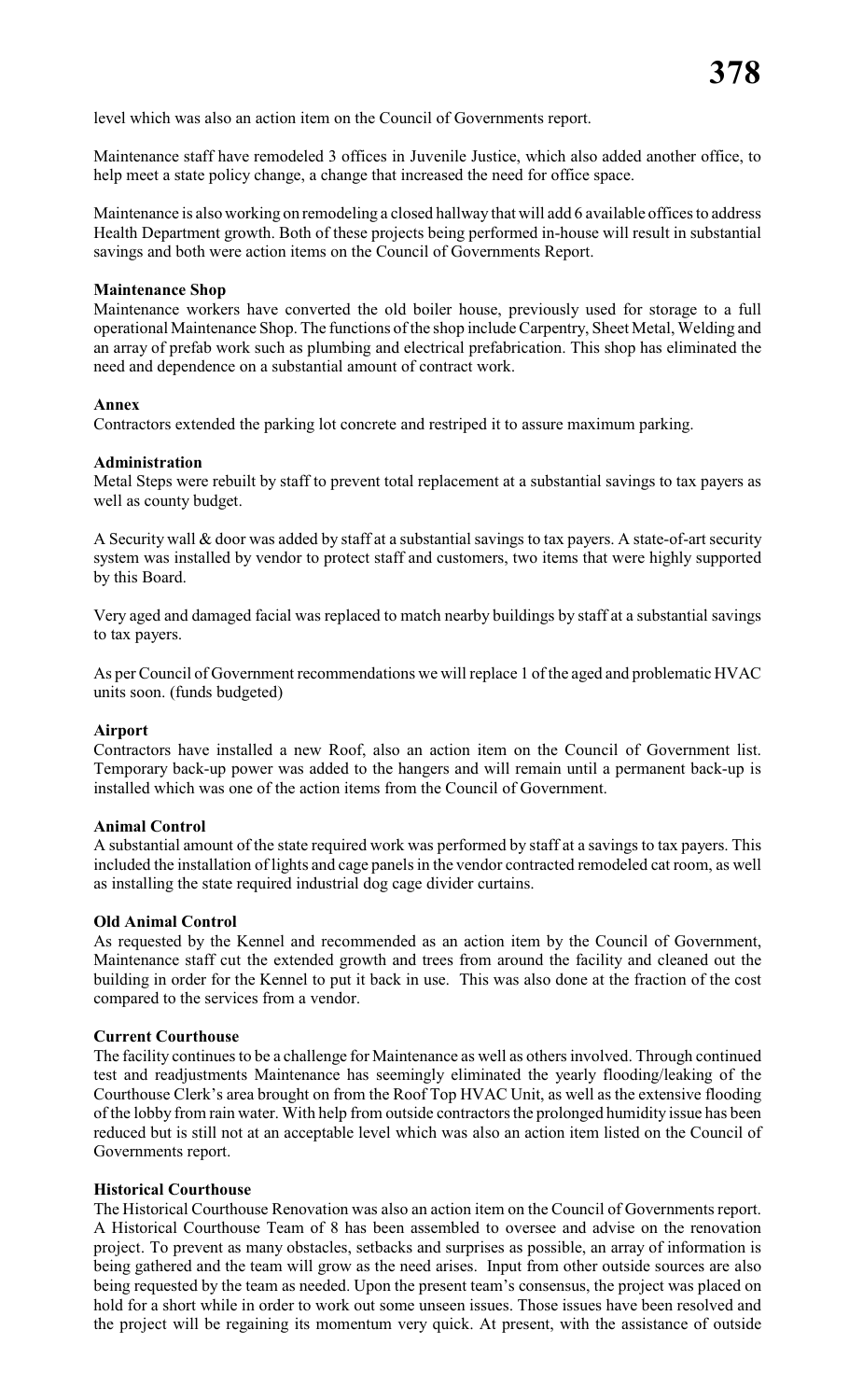sources, as well as the team's input, we are getting cost quotes and estimates, to determine the needed budget. Maintenance is in the process of removing equipment that could be used at other county locations that will otherwise be disposed of by the renovation contract once hired. Some equipment such as ceiling grid, ceiling tile and sliding glass windows have already been reused.

#### **DSS**

As per the Council of Governments recommendation we will replace 1 of the aged and problematic HVAC units soon. (funds budgeted)

#### **Detention Center (closed)**

Cell bar removal in the detention area is still pending an awarded contract. The Administration area ceiling and carpet was removed and facility cleaned by contractor. Maintenance staff did extensive plumbing work and returned HVAC to operating condition. A Contractor preformed the first phase of Mold Remediation to the entire facility including all HVAC systems to kill present mold and prevent any future Mold growth. The contractor has also repainted the Administration area and Maintenance is in the process of replacing the ceiling tile as time allows. Several walls will be added by Maintenance converting the facility to an office complex. It will consist of about 18 offices, ½ of which could easily be converted to secured storage rooms. Our biggest challenge at this time is getting the cell bars removed. Once the cell bars are removed, walls will be added and the detention area will be repainted. The facility will then receive the second and final phase of Mold Remediation.

#### **Health Department/Inspections facility**

Staff Installed a solid vinyl fence to shield the unsightly appearance of the old emergency room entrance.

Maintenance staff installed a new high quality Laminate Flooring in the Lobby.

A very low maintenance long life concrete Handicap Ramp is being installed to accommodate the south wing, now occupied by Port Health.

With some help of an outside contractor, the unusable Metal Steps were rebuilt by staff in order to reopen the closed entrance.

As per Council of Government recommendations we will replace 1 of the aged and problematic HVAC units soon

As per Council of Government recommendations, we have scheduled 4 of the HD Facility's high maintenance roofs to be replaced and we are working on getting the elevator modernized and back running.

Maintenance is also working on remodeling a closed hallway that will open 6 available offices, another issue, lack of office space, noted as an action item on the Council of Governments report.

#### **50 Legion (old BOE)**

A new roof was installed by a contractor.

The facility is presently being partially occupied by Guardian Ad Litem

A state storm support group, is expected to move in next month and remain there for a couple of years. The use of this building was also addressed in the Council of Governments Report.

#### **County Owned Graveyard**

The site which proved itself to be an insult to certain members of the public was upgraded to a presentable standard. It is now on scheduled inspections

#### **Juvenile Justice**

Maintenance staff remodeled 3 offices, which proved to be another substantial savings to tax payers and the county budget. This also address the recommendation of the Council of Government to address the coming growth of JJ due to State Policy changes, by adding 1 office.

### **Landfill**

As Recommended by the Council of Governments, Maintenance staff remodeled the Head House in order to put it back in use, also at a saving to tax payers and the county budget compared to a contractor cost

#### **Mollie Convenience Site**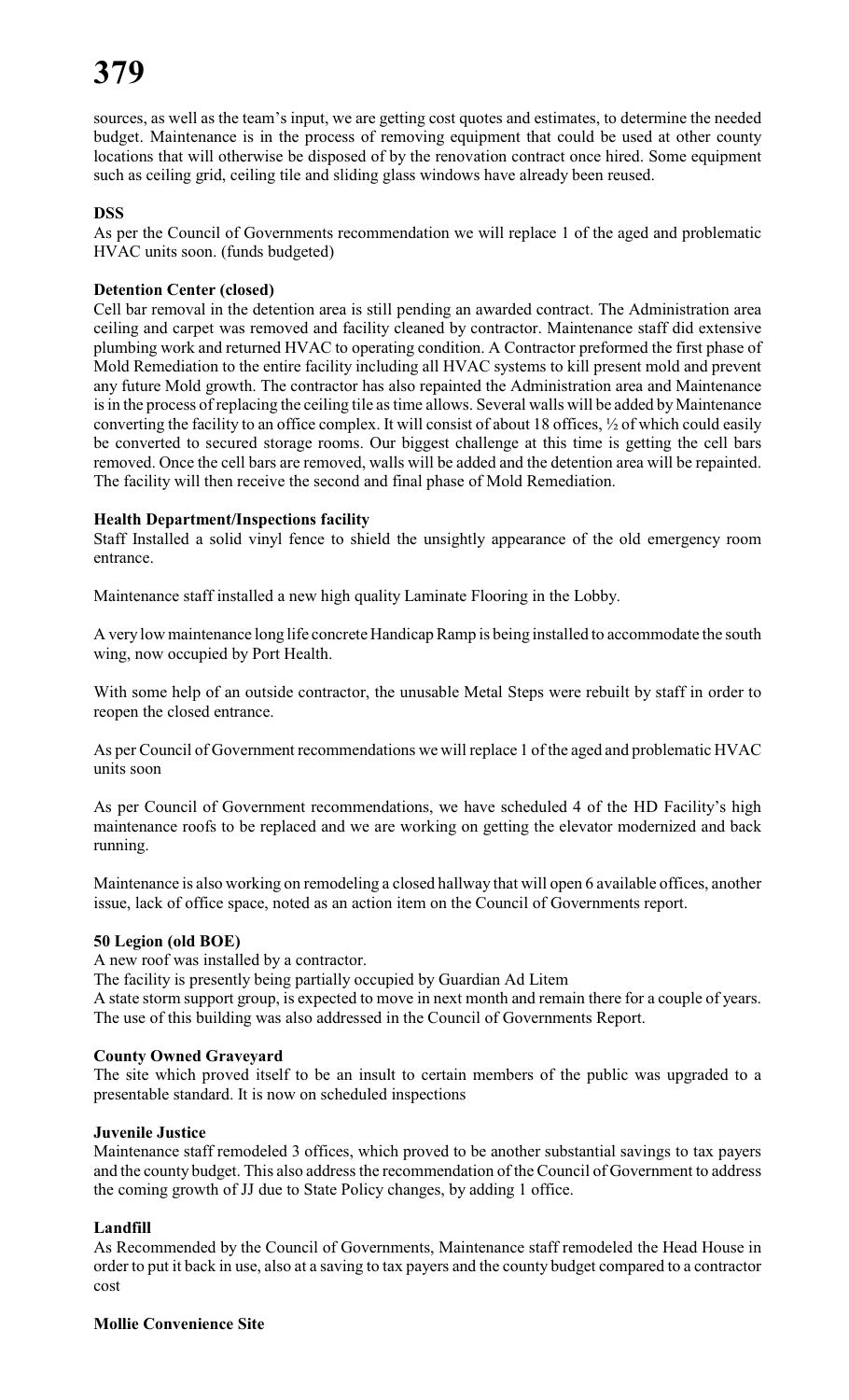County staff rebuilt an exterior wall, repaired floor joist, replaced a large area of floor and replaced a door pocket to prevent the soon to coming need to replace the entire office building which generated a substantial savings.

#### **Parks & Recreation**

Install a large drain basin, grate and 60 feet of 12" drain line to prevent further deterioration of the Main office's foundation that has been taking place for years.

#### **Register of Deeds/TAX OFFICE/MIS facility**

County staff replaced the ROD reception area carpet, again a great savings compared to contractor quote.

#### **Tax Office**

The entire Tax Office parking lot was repaved which included Register of Deeds. All was restriped including the Annex and Courthouse parking lots.

#### **Transportation**

With the help of a contractor the maintenance staff cleared very heavy growth from the facility's surrounding security fence. Staff also repaired the highly neglected fence. To address security issues Maintenance staff have installed a security wall, sliding glass window and door. This will be followed by a electronic security control entrance

#### **COOP**

To address security issues Maintenance staff installed a sliding glass window and had an electronic security control entrance added to the door.

### **ADDITIONAL MAINTENANCE FACILITIES THAT RECEIVE ROUTINE MAINTENANCE**

BOE/HUD facility (\$100 limit per visit, leased) DA/SCJudge/DCJudge facility Department of Aging and Remote Sites (\$100 limit per visit for remote leased site) Emergency Services Library and Remote Sites (\$100 limit per visit for remote leased sites) Public Utilities Sheriff Department Veterans Office

### **Agenda Item #13: HEALTH - PRE-ORDER OF FLU VACCINE:**

Kimberly Smith, Health Department Director, requested Board approval to pre-order flu vaccine, at the cost of thirty-seven thousand, seven hundred eighty-five and 84/100 (\$37,785.84) dollars.

Commissioner Bullard made a motion to approve to pre-order flu vaccine, at the cost of thirtyseven thousand, seven hundred eighty-five and 84/100 (\$37,785.84) dollars, seconded by Commissioner Byrd. The motion unanimously passed.

#### **Agenda Item #14: PROCLAMATION - PROCLAMATION in SUPPORT of NATIONAL RADON ACTION MONTH in COLUMBUS COUNTY, NORTH CAROLINA:**

Kimberly Smith, Health Department Director, requested Board approval and adoption of the following Proclamation in Support of National Radon Action Month in Columbus County, North Carolina.

#### **Proclamation In Support of National Radon Action Month in Columbus County, North Carolina**

**WHEREAS,** radon is a colorless, odorless, radioactive gas that may threaten the health of our citizens and their families; **and**

**WHEREAS,** radon is the second leading cause of lung cancer in the U.S. and is the leading cause of lung cancer in non-smokers; **and**

**WHEREAS,** the National Academy of Sciences estimates that up to 21,000 lung cancer deaths occur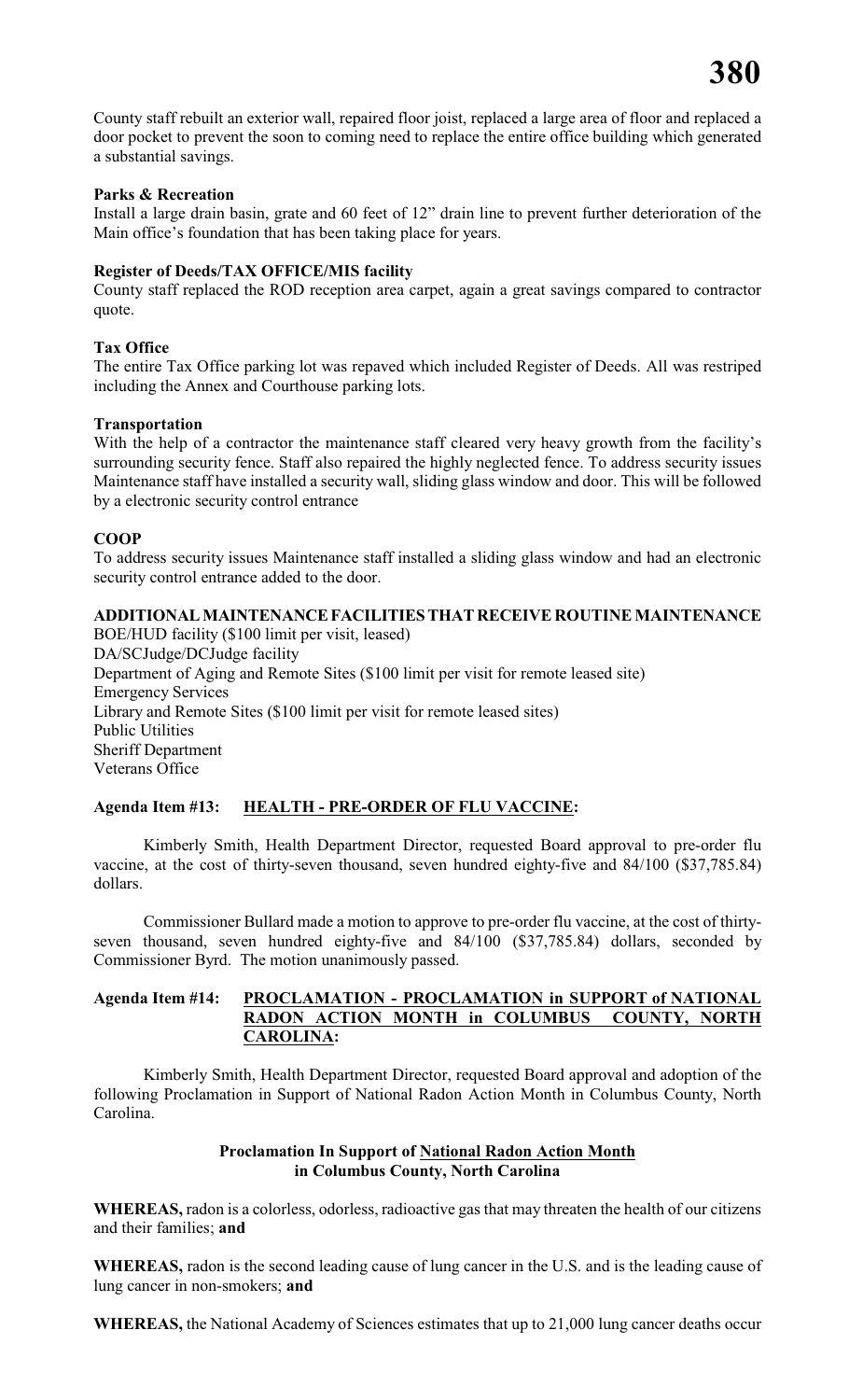in the United States each year; **and**

**WHEREAS,** radon is found in one in 15 homes across the U.S. have elevated radon levels; **and**

**WHEREAS,** any home may have elevated levels of radon, even if neighboring homes do not, and living in a home with an average radon level of 4 picocuries per liter of air poses a similar risk of developing lung cancer as smoking half a pack of cigarettes a day; **and**

**WHEREAS,** testing for radon is simple and inexpensive and radon problems can be fixed; **and**

**WHEREAS,** Columbus County Board of Commissioners, the U.S. Surgeon General, the U.S. Environmental Protection Agency, the NC Department of Health and Human Services' NC Radon Program and the North Carolina Advisory Committee on Cancer Coordination and Control support efforts to encourage homeowners to test their homes for radon, have elevated levels of radon reduced; **and**

**WHEREAS,** many residents in Columbus County don't know about radon, yet need to know, for the safety and health of their families and a proclamation of National Radon Action Month is an opportunity to educate individuals on the available measures to reduce radon.

**NOW, THEREFORE,** Columbus County Board of Commissioners does hereby proclaim **JANUARY 2020 as National Radon Action Month** in Columbus County, North Carolina

**APPROVED and ADOPTED** this the  $6<sup>th</sup>$  day of January, 2020.

**COLUMBUS COUNTY BOARD OF COMMISSIONERS** /s/ **P. EDWIN RUSS, Chairman ATTESTED BY:** /s/ **JUNE B. HALL, Clerk to Board**

Commissioner Bullard made a motion to approve and adopt the Proclamation in Support of National Radon Action Month in Columbus County, North Carolina, seconded by Vice Chairman McMillian. The motion unanimously passed.

#### **Agenda Item #15: FINANCE - RESOLUTION CALLING a PUBLIC HEARING on WHETHER the BOARD OF COMMISSIONERS for the COUNTY of COLUMBUS, NORTH CAROLINA SHOULD APPROVE a PROPOSED INSTALLMENT FINANCING to FINANCE a PORTION of the COST of the VIPER RADIO and PAGING SYSTEM PROJECTS:**

Bobbie Faircloth, Finance Director, requested Board approval and adoption of the following Resolution Calling a Public Hearing on Whether the Board of Commissioners for the County of Columbus, North Carolina should approve a Proposed Installment Financing to Finance a Portion of the Cost of the VIPER Radio and Paging System Projects.

### **EXTRACTS FROM MINUTES OF BOARD OF COMMISSIONERS**

The Board of Commissioners (the "Board") for the County of Columbus (the "County") held a regular meeting in the Dempsey B. Herring Courthouse Annex Building, located at 112 West Smith Street, Whiteville, North Carolina 28472, at 6:30 P.M. on January 6, 2020. The following Commissioners were:

Present: Chairman P. Edwin Russ, Vice Chairman Jerome McMillian, Commissioners James E. Prevatte, Giles E. Byrd, Trent Burroughs and Ricky Bullard.

Absent: Commissioner Charles T. McDowell.

Commissioner Ricky Bullard introduced the following Resolution which was read by title, and moved it be adopted:

#### **RESOLUTION CALLING A PUBLIC HEARING ON WHETHER THE BOARD OF COMMISSIONERS FOR THE COUNTY OF COLUMBUS, NORTH CAROLINA SHOULD APPROVE A PROPOSED INSTALLMENT FINANCING TO FINANCE A PORTION OF**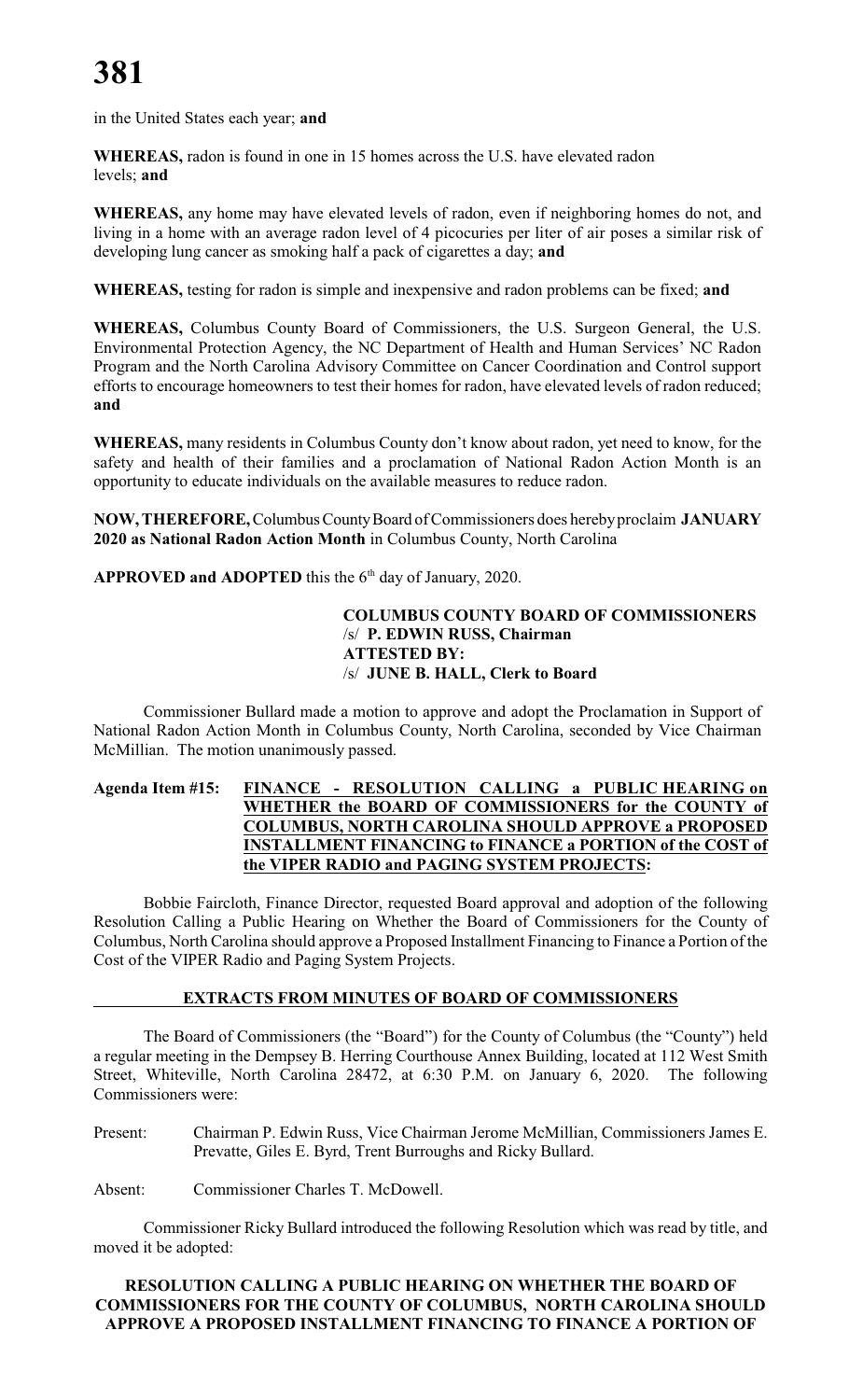#### **THE COST OF THE VIPER RADIO AND PAGING SYSTEM PROJCTS.**

**WHEREAS,** the County of Columbus (the "County") has determined to finance a portion of the cost of the viper radio and paging system project (the "Project"); **and**

**WHEREAS,** the County is considering undertaking an installment financing pursuant to G.S. §160A-20, as amended, for the purpose of providing funds in an amount not to exceed \$4,895,137 with other available funds, for the construction and other accomplishment of the Project, and the County is authorized to do so only after a public hearing on such proposed agreement; **and**

**WHEREAS,** it is necessary to call a public hearing on such proposed installment financing agreement;

**NOW, THEREFORE, BE IT RESOLVED** by the Board of Commissioners as follows:

- 1. A public hearing shall be held at 6:30 P.M., or as soon thereafter as the matter can be heard, on January 21, 2020 in the Dempsey B. Herring Courthouse Annex Building, located at 112 West Smith Street, Whiteville, North Carolina 28472, for the purpose of considering whether the Board of Commissioners for the County (the "Board") should approve (a) such proposed installment financing and certain related documents pursuant to G.S. §160A-20, as amended, for the purpose of providing funds in an amount not to exceed \$4,895,137, with any other available funds, for the construction and other accomplishment of the Project.
- 2. The Clerk to the Board shall cause a notice of such public hearing to be published in The News Reporter once at least 10 days before January 21, 2020.
- 3. This resolution shall take effect immediately upon its passage.

Vice Chairman Jerome McMillian seconded the motion and the motion was adopted by the following vote:

AYES:Six (6).

NAYS:Zero (0).

ABSENT: One (1).

#### **STATE OF NORTH CAROLINA ) COUNTY OF COLUMBUS )**

I, **JUNE B. HALL**, Clerk to the Board of Commissioners for the County of Columbus, DO HEREBY CERTIFY as follows:

- 1. A meeting of the Board of Commissioners for the County of Columbus, located in the State of North Carolina, was duly held January 06, 2020, such meeting having been noticed, held and conducted in accordance with all requirements of law (including open meetings requirements), and minutes of that meeting have been or will be duly recorded in the Minute Book kept by me in accordance with law for the purpose of recording the minutes ofthe Board of Commissioners.
- 2. The attached extract accurately reflects the actions taken by the Board of Commissioners with respect to the matters therein.
- 3. That extract correctly states the time when the meeting was convened and the place where the meeting was held and the members of the Council who attended the meeting.

**IN WITNESS WHEREOF,** I have hereunto set my hand and have hereunto affixed the seal of the County as of January 06, 2020.

#### (SEAL)

#### /s/ **JUNE B. HALL Clerk to the Board of Commissioners**

Commissioner Bullard made a motion to establish a Public Hearing on January 21, 2020, at 6:30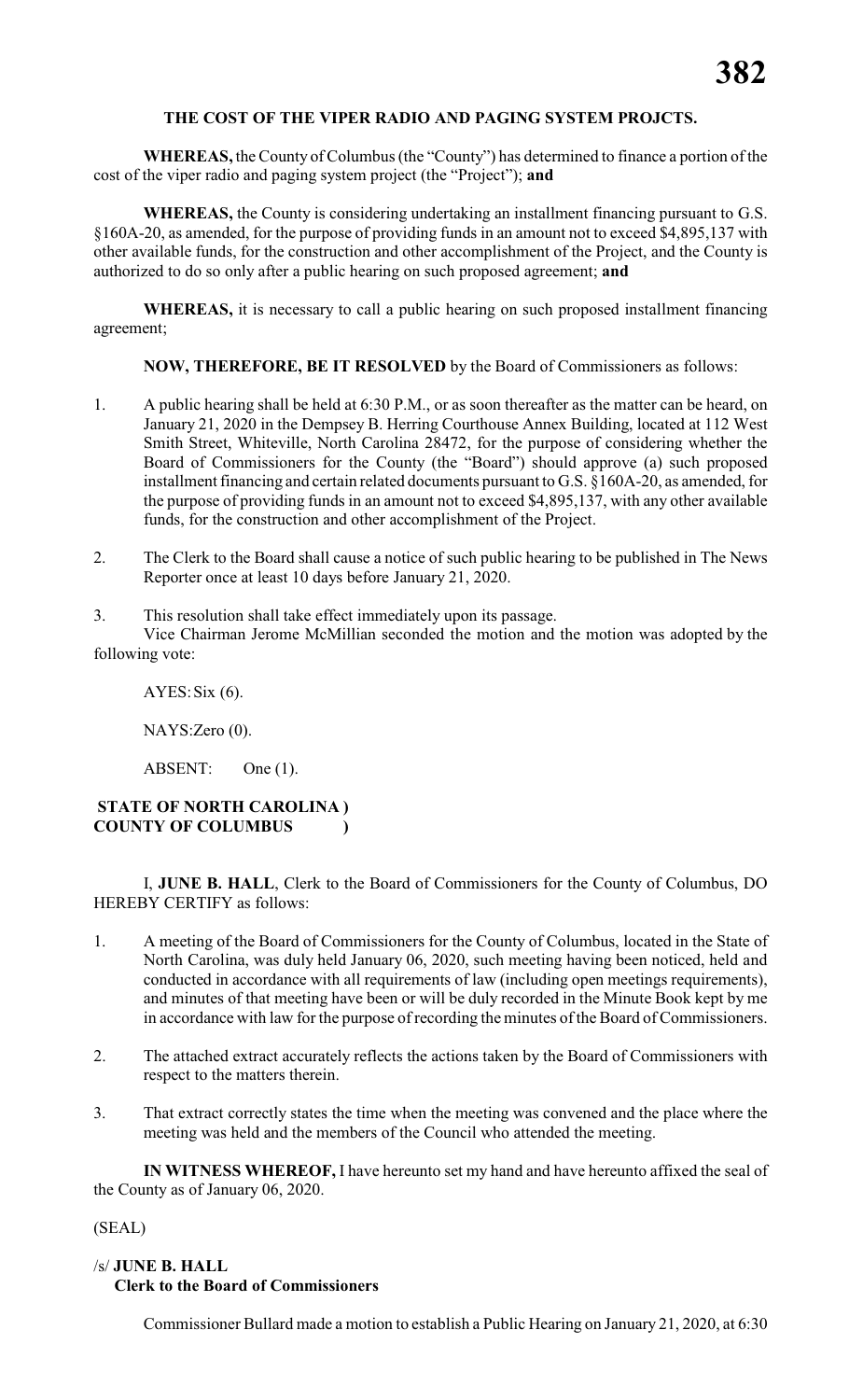P.M., on Whether the Board of Commissioners for the County of Columbus, North Carolina Should Approve a Proposed Installment Financing to Finance a Portion of the Cost of the Viper Radio and Paging System Projects, seconded by Vice Chairman McMillian. The motion unanimously passed.

#### **Agenda Item #16: APPOINTMENTS - COMMITTEE/BOARDS:**

June B. Hall, Clerk to the Board, requested the following appointments/reappointments/replacements be made to the following boards/committees.

| <b>COMMITTEE</b>                                                                                                          | ZONE/<br>EB | PERSON(S)                            | <b>EXPIR.</b><br><b>DATE</b> | <b>BOARD</b><br><b>ACTION</b> |
|---------------------------------------------------------------------------------------------------------------------------|-------------|--------------------------------------|------------------------------|-------------------------------|
| <b>Airport Authority</b>                                                                                                  | IV          | Larry G. Mercer                      | $10 - 20 - 2019$             | John P. Grice                 |
| Board of Adjustments (Columbus<br>County)                                                                                 | $\mathbf I$ | James Stephens                       | 09-30-2019                   | <b>HOLD</b>                   |
| Cape Fear Council of<br>Governments<br><b>Motion=Byrd Second: Prevatte</b>                                                | EB          | <b>Trent Burroughs</b>               | $\ddot{?}$                   | Re-Appoint                    |
| Lower Cape Fear Water and<br>Sewer Authority<br>(Columbus<br>County members)<br><b>Motion=Bullard</b><br>Second=McMillian | EB<br>EB    | Al Leonard<br><b>Trent Burroughs</b> | 01/02/2020<br>01/02/2020     | Re-Appoint<br>Re-Appoint      |

#### **RECESS REGULAR SESSION and enter into COMBINATION MEETING of COLUMBUS COUNTY WATER and SEWER DISTRICTS I, II, III, IV and V BOARD MEETING:**

At 7:29 P.M., Commissioner Byrd made a motion to recess Regular Session and enter into a **combination meeting** of Columbus County Water and Sewer Districts I, II, III, IV and V Board Meeting, seconded by Vice Chairman Jerome McMillian. The motion unanimously passed.

#### **Agenda Item #17: COLUMBUS COUNTY WATER AND SEWER DISTRICTS I, II, III, IV AND V - APPROVAL OF BOARD MEETING MINUTES:**

December 02, 2019 **Combination Meeting** of Columbus County Water and Sewer Districts I, II, III, IV and V Board Meeting **(5 sets)**

This information will be recorded in Minute Book Number 2 for each Water District, respectively.

#### **ADJOURN COMBINATION MEETING of COLUMBUS COUNTY WATER and SEWER DISTRICTS I, II, III, IV and V BOARD MEETING:**

At 7:30 P.M., Commissioner Burroughs made a motion to adjourn the Columbus County Water and Sewer Districts I, II, III, IV and V Board Meeting, seconded by Vice Chairman McMillian. The motion unanimously passed.

#### **Agenda Item #18: CONSENT AGENDA ITEMS:**

Commissioner Byrd made a motion to approve the following Consent Agenda Items, seconded by Vice Chairman McMillian. The motion unanimously passed.

### A. **BUDGET AMENDMENTS:**

| <b>TYPE</b>              | <b>ACCOUNT</b> | <b>DETAILS</b>                                          | <b>AMOUNT</b> |
|--------------------------|----------------|---------------------------------------------------------|---------------|
| $\parallel$ Expenditures | 68-9600-560061 | Rural Gen Public - DOT Grant                            | (3,701)       |
|                          | 68-9600-560066 | $\vert$ DSS - Work 1 <sup>st</sup> /EMPL Transportation | 22,123        |
|                          | 68-9600-560070 | <b>CCT EDTAP</b>                                        | 12,759        |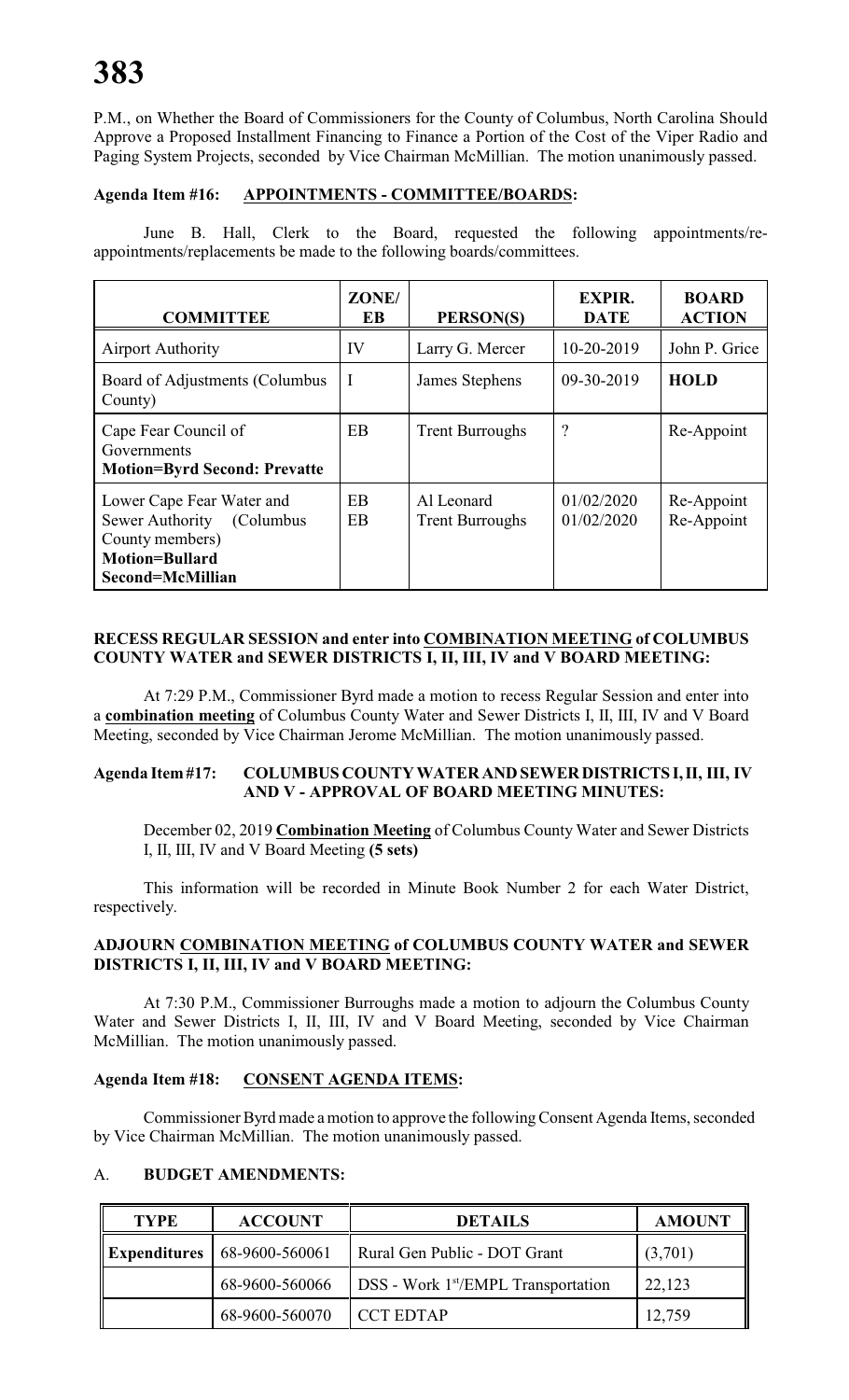| <b>TYPE</b>         | <b>ACCOUNT</b> | <b>DETAILS</b>                         | <b>AMOUNT</b> |
|---------------------|----------------|----------------------------------------|---------------|
| <b>Revenues</b>     | 68-3452-430116 | NCDOT-Rural Operating Asst Prg         | 31,181        |
| <b>Expenditures</b> | 10-4317-560160 | <b>Grant Expense IP Grant</b>          | 2,015         |
| <b>Revenues</b>     | 10-3431-440035 | <b>Grant Income</b>                    | 2,015         |
| <b>Expenditures</b> | 10-4220-519104 | Professional Services Attorney         | 60,000        |
|                     | 10-9800-598022 | <b>Transfer to Disaster Fund</b>       | 12, 195       |
|                     | 13-4334-512100 | Salaries and Wages                     | 12,195        |
|                     | 13-4433-512240 | Hurricane Dorian Pay                   | 148,699       |
|                     | 13-4433-518100 | <b>FICA</b>                            | 12,309        |
|                     | 13-4433-518200 | Retirement                             | 147,120       |
|                     | 13-4433-522000 | Food and Provisions                    | 2,782         |
|                     | 13-4433-525000 | <b>Vehicles Supplies and Materials</b> | 1,688         |
|                     | 13-4433-525105 | Gas and Propane                        | 1,137         |
|                     | 13-4433-525110 | M & R Bldg/Ground                      | 720           |
|                     | 13-4433-526000 | Office Supplies                        | 15            |
|                     | 13-4433-526001 | <b>Departmental Supplies</b>           | 4,720         |
|                     | 13-4433-531000 | <b>Travel and Transportation</b>       | 145           |
|                     | 13-4433-535200 | Maintenance and Repair Equipment       | 1,020         |
|                     | 13-4433-541900 | Rental                                 | 24,310        |
| <b>Revenues</b>     | 10-3991-499115 | <b>Various Fund Balance</b>            | 72,195        |
|                     | 13-3314-423000 | <b>Federal Shared Revenues</b>         | 258,498       |
|                     | 13-3314-433000 | <b>State Shared Revenues</b>           | 86,167        |
|                     | 13-3314-437000 | <b>Local Funds</b>                     | 12,195        |

### B. **TAX REFUNDS AND RELEASES:**

| <b>Property Value</b>                                                   |       |            |                        |          | Amount:   |              | \$20.13  |
|-------------------------------------------------------------------------|-------|------------|------------------------|----------|-----------|--------------|----------|
| Avant, Waitus Hampton & Greer Wooten PROPERTY: 99495                    |       |            |                        |          | Total:    |              | \$20.63  |
| Value: \$16,600.00                                                      |       | Year: 2019 | Account:               | 11-00039 | Bill#:    | 84862        |          |
| Release portion of value. Value corrected. Release Columbus Rescue(.50) |       |            |                        |          |           |              |          |
| <b>Property Value</b>                                                   |       |            |                        |          | Amount:   |              | \$20.13  |
| Avant, Waitus Hampton & Greer Wooten PROPERTY: 95926                    |       |            |                        |          | Total:    |              | \$20.63  |
| Value: \$16,600.00                                                      | Year: | 2019       | Account:               | 11-00039 | $Bill#$ : | 84866        |          |
| Release portion of value. Value corrected. Release Columbus Rescue(.50) |       |            |                        |          |           |              |          |
| <b>Property Value</b>                                                   |       |            |                        |          | Amount:   |              | \$20.13  |
| Avant, Waitus Hampton & Greer Wooten PROPERTY: 95925                    |       |            |                        |          | Total:    |              | \$20.63  |
| Value: \$16,600.00 Year:                                                |       | 2019       | Account:               | 11-00039 | $Bill#$ : | 84865        |          |
| Release portion of value. Value corrected. Release Columbus Rescue(.50) |       |            |                        |          |           |              |          |
| <b>Property Value</b>                                                   |       |            |                        |          | Amount:   |              | \$20.13  |
| Avant, Waitus Hampton & Greer Wooten PROPERTY: 99496                    |       |            |                        |          | Total:    |              | \$20.63  |
| Value: \$16,600.00                                                      | Year: | 2019       | Account:               | 11-00039 |           | Bill#: 84864 |          |
| Release portion of value. Value corrected. Release Columbus Rescue(.50) |       |            |                        |          |           |              |          |
| <b>Property Value</b>                                                   |       |            |                        |          | Amount:   |              | \$20.13  |
| Avant, Waitus Hampton & Greer Wooten PROPERTY: 20300                    |       |            |                        |          | Total:    |              | \$20.63  |
| Value: \$16,600.00                                                      | Year: | 2019       | Account:               | 11-00039 | $Bill#$ : | 84863        |          |
| Release portion of value. Value corrected. Release Columbus Rescue(.50) |       |            |                        |          |           |              |          |
| <b>Property Value</b>                                                   |       |            |                        |          | Amount:   |              | \$544.20 |
| Boyette Kiva Mrs                                                        |       |            | <b>PROPERTY: 85986</b> |          | Total:    |              | \$557.72 |
| Value: \$16,900.00                                                      | Year: | $16-19$    | Account:               | 13-03560 | $Bill#$ : | 99999        |          |
|                                                                         |       |            |                        |          |           |              |          |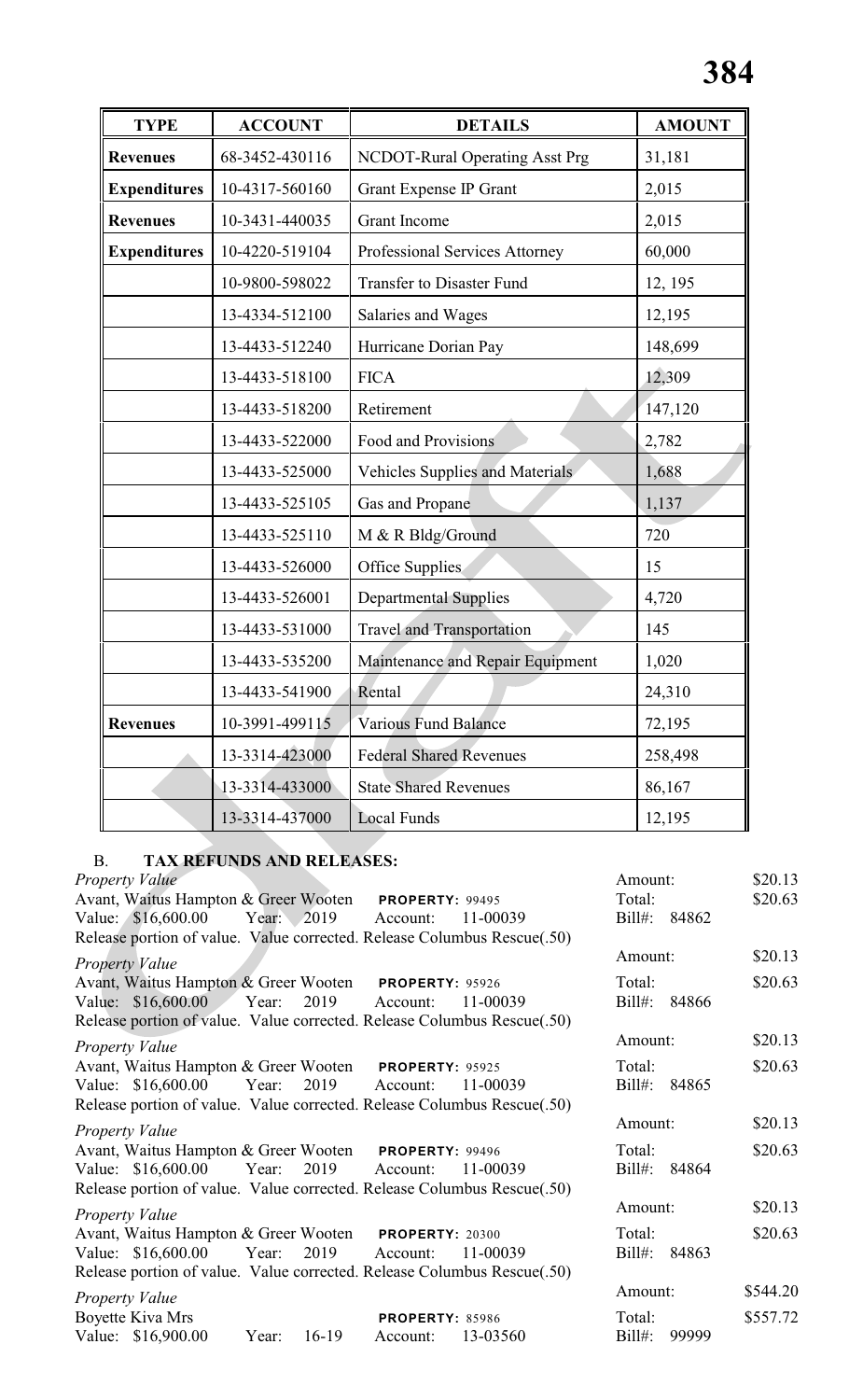| Release value sold at tax sale. Release Columbus Rescue(13.52)                                      |       |             |                             |          |                   |       |                          |
|-----------------------------------------------------------------------------------------------------|-------|-------------|-----------------------------|----------|-------------------|-------|--------------------------|
| <b>Property Value</b>                                                                               |       |             |                             |          | Amount:           |       | \$473.36                 |
| <b>Boyette Kiva Mrs</b>                                                                             |       |             | <b>PROPERTY: 23608</b>      |          | Total:            |       | \$485.12                 |
| Value: \$14,900.00<br>Release value sold at tax sale. Release Columbus Rescue(11.76)                |       | Year: 16-19 | Account:                    | 13-06560 | Bill#: 99999      |       |                          |
|                                                                                                     |       |             |                             |          | Amount:           |       | \$61.99                  |
| Property Value<br><b>Boyette Kiva Mrs</b>                                                           |       |             | <b>PROPERTY: 10158</b>      |          | Total:            |       | \$63.53                  |
| Value: \$4,100.00                                                                                   | Year: | 16-19       | Account:                    | 06-02220 | Bill#: 99999      |       |                          |
| Release value sold at tax sale. Release Columbus Rescue(1.54)                                       |       |             |                             |          |                   |       |                          |
| <b>Property Value</b>                                                                               |       |             |                             |          | Amount:           |       | \$599.73                 |
| Caulder, Tonia                                                                                      |       |             | <b>PROPERTY: 18100</b>      |          | Total:            |       | \$727.63                 |
| Value: \$74,500.00                                                                                  | Year: | 2019        | Account:                    | 10-03756 | Bill#: 91775      |       |                          |
| Release property value. Buy out for FEMC. Release Columbus Rescue(14.90)                            |       |             |                             |          | Amount:           |       | \$0.00                   |
| Property Value<br><b>GNG Logging LLC</b>                                                            |       |             | PROPERTY: 00000             |          | Total:            |       | \$1,162.31               |
| Value: \$0.00                                                                                       | Year: | 2019        | Account:                    | 04-04155 | Bill#: 49406      |       |                          |
| Release late list dropped in box up front office.                                                   |       |             |                             |          |                   |       |                          |
| <b>Property Value</b>                                                                               |       |             |                             |          | Amount:           |       | \$144.18                 |
| Jackson, Kathy Mae                                                                                  |       |             | <b>PROPERTY: 00000</b>      |          | Total:            |       | \$1,627.55               |
| Value: \$0.00                                                                                       | Year: | $13-19$     | Account:                    | 06-20292 | Bill#:            | 99999 |                          |
| Release value house torn down. Release Columbus Rescue(3.59) release late list(14.78)               |       |             |                             |          |                   |       |                          |
| Property Value                                                                                      |       |             |                             |          | Amount:           |       | \$11.67                  |
| Lazy C Farms Ben Carteret                                                                           |       |             | PROPERTY: 00000             |          | Total:            |       | \$11.96                  |
| Value: \$1,450.00<br>Release personal property value. Business closed. Release Columbus Rescue(.29) | Year: | 2019        | Account:                    | 08-10935 | $Bill#$ :         | 10183 |                          |
|                                                                                                     |       |             |                             |          | Amount:           |       | \$23.43                  |
| Property Value<br>McCumbee, Billy                                                                   |       |             | <b>PROPERTY: 00000</b>      |          | Total:            |       | \$228.97                 |
| Value: \$2,910.00                                                                                   | Year: | 2019        | Account:                    | 09-05605 | Bill#:            | 13323 |                          |
| Release value of mobile home. SWMH moved off in 2016.                                               |       |             |                             |          |                   |       |                          |
| <b>Property Value</b>                                                                               |       |             |                             |          | Amount:           |       | \$3,047.73               |
| R J Corman c/o Carolina Lines                                                                       |       |             | <b>PROPERTY: 100172</b>     |          | Total:            |       | \$3,426.33               |
| Value: \$100,172.00                                                                                 | Year: | 2019        | Account: 09-00844           |          | $Bill#$ :         | 20662 |                          |
| Release value shb exempt. Release Roseland Fire(302.88) release Columbus                            |       |             |                             |          |                   |       |                          |
| Rescue(75.72)                                                                                       |       |             |                             |          |                   |       |                          |
| Property Value<br>R J Corman c/o Carolina Lines                                                     |       |             | <b>PROPERTY: 100173</b>     |          | Amount:<br>Total: |       | \$5,140.73<br>\$5,907.05 |
| Value: \$638,600.00                                                                                 | Year: | 2019        | Account:                    | 09-00844 | Bill#: 20663      |       |                          |
| Release value shb exempt. Release Cerro Gordo Fire(638.60) release Columbus                         |       |             |                             |          |                   |       |                          |
| Rescue(127.72)                                                                                      |       |             |                             |          |                   |       |                          |
| <b>Property Value</b>                                                                               |       |             |                             |          | Amount:           |       | \$87.45                  |
| Reaves, Kathleen                                                                                    |       |             | <b>PROPERTY: 11777</b>      |          | Total:            |       | \$90.25                  |
| Value: \$0.00<br>Release value sold at tax sale. Release Columbus Rescue(2.80)                      | Year: | $15 - 18$   | Account:                    | 06-31000 | Bill#: 99999      |       |                          |
|                                                                                                     |       |             |                             |          | Amount:           |       | \$726.77                 |
| <b>Property Value</b><br>Reaves, Von & Kathleen                                                     |       |             | <b>PROPERTY: 11778</b>      |          | Total:            |       | \$1,008.69               |
| Value: \$0.00                                                                                       | Year: | $10 - 18$   | Account:                    | 06-31020 | Bill#: 99999      |       |                          |
| Release value sold at tax sale. Release Columbus Rescue(17.92)                                      |       |             |                             |          |                   |       |                          |
| <b>Property Value</b>                                                                               |       |             |                             |          | Amount:           |       | \$43.41                  |
| Rogers, Roy & Ann                                                                                   |       |             | PROPERTY: 00000             |          | Total:            |       | \$48.95                  |
| Value: \$0.00                                                                                       | Year: | 13-19       | Account:                    | 12-23460 | Bill#:            | 99999 |                          |
| Release value of boat. Junked in 2013. Release Columbus Rescue(1.17) release water                  |       |             |                             |          |                   |       |                          |
| $II(1.02)$ release late list(3.35)<br>Property Value                                                |       |             |                             |          | Amount:           |       | \$490.25                 |
| Sec*ure Inc                                                                                         |       |             | <b>PROPERTY: 30646</b>      |          | Total:            |       | \$676.33                 |
| Value: \$60,900.00                                                                                  | Year: | 2019        | Account:                    | 16-00948 | Bill#: 23420      |       |                          |
| Release portion of value. Overbilled. House torn down. Release Cerro Gordo                          |       |             |                             |          |                   |       |                          |
| Fire(60.90) release Columbus Rescue(12.18)                                                          |       |             |                             |          |                   |       |                          |
| Property Value                                                                                      |       |             |                             |          | Amount:<br>Total: |       | \$0.00<br>\$10.33        |
| Spivey, Robert<br>Value: $$0.00$                                                                    | Year: | 2019        | PROPERTY: 63228<br>Account: | 09-28505 | Bill#: 26950      |       |                          |
| Release 2%. Error Release (10.33) Yam City                                                          |       |             |                             |          |                   |       |                          |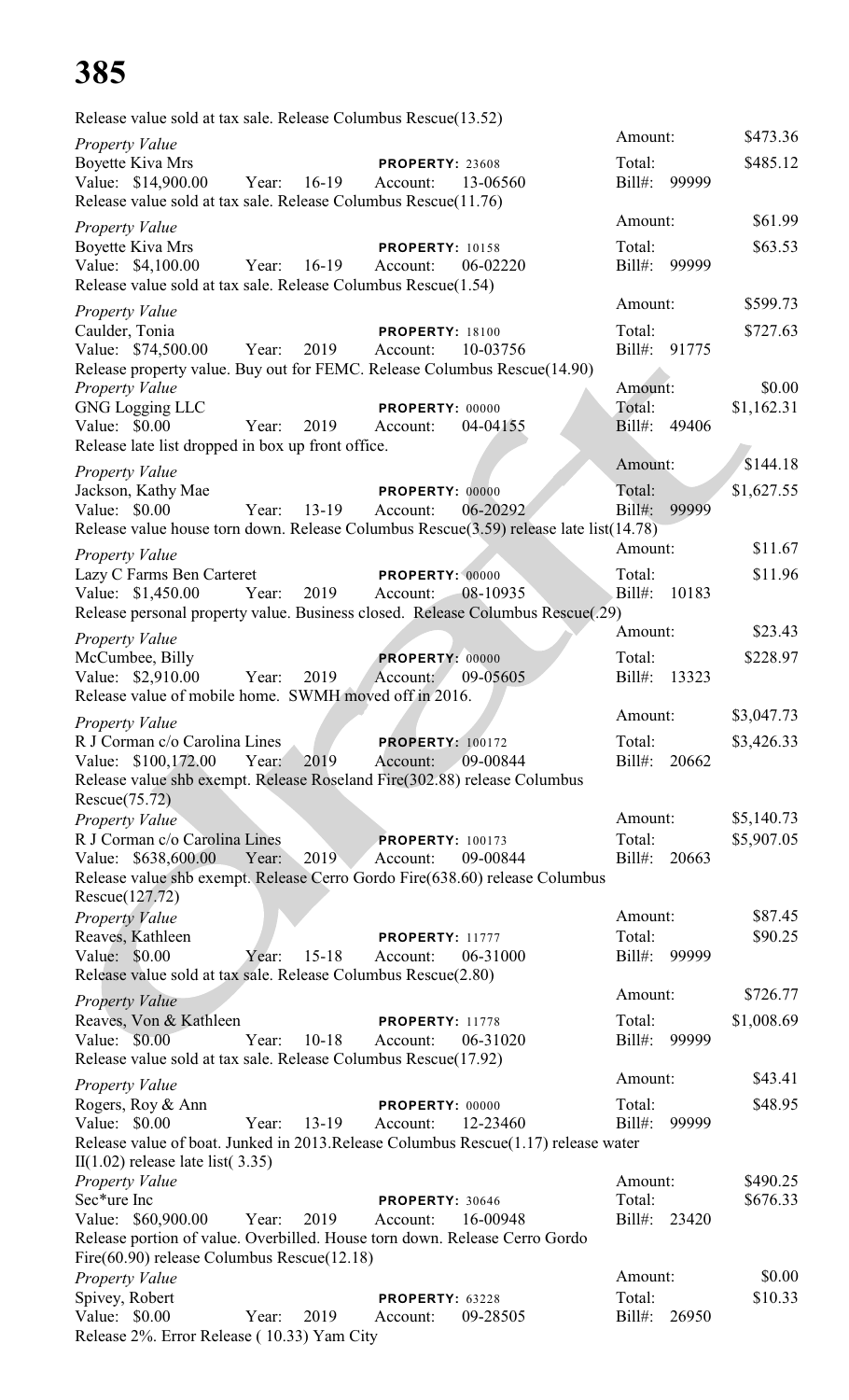| Property Value                                                                                                                |                                                | Amount:                      | \$13.69    |
|-------------------------------------------------------------------------------------------------------------------------------|------------------------------------------------|------------------------------|------------|
| United Pentecostal Holy Churches of PROPERTY: 98408<br>Value: \$1,700.00<br>Year:<br>2019                                     | 06-03538<br>Account:                           | Total:<br>$Bill#$ :<br>30799 | \$14.03    |
| Release both city and county taxes. SHB tax exempt. Religious purposes. Release<br>Columbus Rescue(.34)                       |                                                |                              |            |
| Property Value                                                                                                                |                                                | Amount:                      | \$1,162.67 |
| Walker, Helen B (Heirs)                                                                                                       | <b>PROPERTY: 12314</b>                         | Total:                       | \$1,822.94 |
| Value: \$30,100.00<br>Year:<br>14-19<br>Release entire value. Sold at tax sale for legal fees. Release Columbus Rescue(30.10) | 06-40635<br>Account:                           | Bill#:<br>99999              |            |
|                                                                                                                               |                                                | Amount:                      | \$1,199.42 |
| <b>Propety Value</b><br>Hardy Vernice ETAL                                                                                    | <b>PROPERTY: 21238</b>                         | Total:                       | \$1,389.40 |
| Value: \$23,600.00<br>Year:<br>13-19                                                                                          | 12-10925<br>Account:                           | Bill#:<br>99999              |            |
| Release Value sold at tax sale. Release North Whitevillerelease Columbus<br>Rescue $(33.04)$ release water II $(24.78)$       |                                                |                              |            |
| Refunds                                                                                                                       |                                                | Amount:                      | \$0.00     |
| Aleso Irma Aleo Martinez                                                                                                      | <b>PROPERTY: 93402</b>                         | Total:                       | \$200.00   |
| Value: \$0.00<br>Year:<br>2018<br>Refund user fee. Double billed.                                                             | 15-05564<br>Account:                           | $Bill#$ :<br>91103           |            |
| User Fee                                                                                                                      |                                                | Amount:                      | \$0.00     |
| Aleso Irma Aleo Martinez                                                                                                      | PROPERTY: 93402                                | Total:                       | \$200.00   |
| Value: \$0.00<br>2019<br>Year:                                                                                                | 15-05564<br>Account:                           | Bill#: 84176                 |            |
| Release user fee. Dbilled.                                                                                                    |                                                | Amount:                      | \$0.00     |
| User Fee<br>Arthur Deborah L. ETAL                                                                                            | PROPERTY: 22513                                | Total:                       | \$400.00   |
| Value: \$0.00<br>18-19<br>Year:                                                                                               | 12-00807<br>Account:                           | Bill#:<br>99999              |            |
| Release user fee. Keyed in twice.                                                                                             |                                                |                              |            |
| User Fee                                                                                                                      |                                                | Amount:                      | \$0.00     |
| Beck, Tammy<br>$18-19$<br>Value: \$0.00<br>Year:                                                                              | <b>PROPERTY: 12829</b><br>07-00921<br>Account: | Total:<br>$Bill#$ :<br>99999 | \$400.00   |
| Release user fees. No power Flooded during hurricane                                                                          |                                                |                              |            |
| User Fee                                                                                                                      |                                                | Amount:                      | \$0.00     |
| Bellamy, Celia & Lofton<br>Value: \$20,300.00<br>Year:<br>2019                                                                | <b>PROPERTY: 12659</b><br>07-00200             | Total:<br>Bill#:<br>86446    | \$200.00   |
| Release user fee. Billed on Act#06-01621                                                                                      | Account:                                       |                              |            |
| User Fee                                                                                                                      |                                                | Amount:                      | \$0.00     |
| Benton, Lisa Williamson(ETAL)                                                                                                 | <b>PROPERTY: 26025</b>                         | Total:                       | \$200.00   |
| Value: \$0.00<br>2019<br>Year:<br>Release user fee.                                                                           | 13-02408<br>Account:                           | Bill#:<br>86768              |            |
|                                                                                                                               |                                                | Amount:                      | \$0.00     |
| User Fee<br><b>BFMH</b> Enterprises LLC                                                                                       | PROPERTY: 5957                                 | Total:                       | \$113.00   |
| Value: \$0.00<br>2019<br>Year:                                                                                                | 01-06802<br>Account:                           | Bill#: 87077                 |            |
| Release user fee. Vacant                                                                                                      |                                                | Amount:                      | \$0.00     |
| User Fee                                                                                                                      |                                                |                              |            |
| Clark, Rebecca Ann<br>Value: \$0.00<br>$12-19$<br>Year:                                                                       | <b>PROPERTY: 12788</b><br>07-02110<br>Account: | Total:<br>Bill#:<br>99999    | \$1,683.00 |
| Release user fee. Tenant in nursing home.                                                                                     |                                                |                              |            |
| User Fee                                                                                                                      |                                                | Amount:                      | \$0.00     |
| Collins, Michael Carl                                                                                                         | PROPERTY: 82914                                | Total:                       | \$200.00   |
| Value: \$0.00<br>2019<br>Year:<br>Release user fee. Dbilled.                                                                  | 10-01647<br>Account:                           | Bill#: 92878                 |            |
| User Fee                                                                                                                      |                                                | Amount:                      | \$0.00     |
| Cribb, Shelton & Shirley N                                                                                                    | <b>PROPERTY: 15643</b>                         | Total:                       | \$200.00   |
| Value: \$0.00<br>2019<br>Year:                                                                                                | 09-06240<br>Account:                           | Bill#: 93935                 |            |
| Release user fee. Dbilled.                                                                                                    |                                                | Amount:                      | \$0.00     |
| User Fee<br>Edwards, Melinda L.                                                                                               | <b>PROPERTY: 17550</b>                         | Total:                       | \$200.00   |
| Value: $$0.00$<br>Year:<br>2019                                                                                               | 10-03935<br>Account:                           | Bill#: 96410                 |            |
| Release user fee. Billed on Act#10-01533                                                                                      |                                                |                              |            |
| User Fee                                                                                                                      |                                                | Amount:                      | \$0.00     |
| Giles Cornelia (Heirs)                                                                                                        | <b>PROPERTY: 13006</b>                         | Total:                       | \$1,086.18 |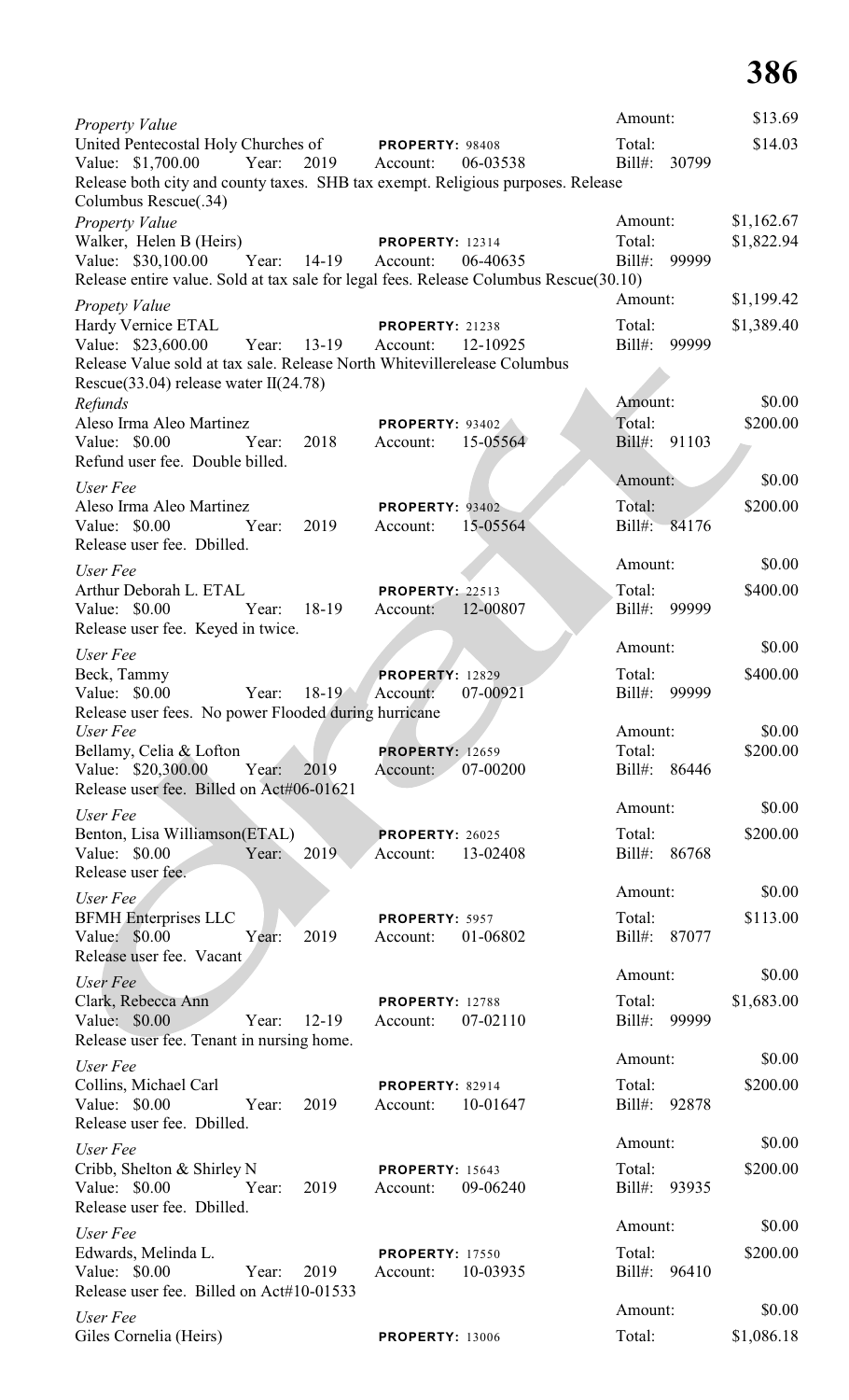| Value: \$0.00                                                  | Year: | $11 - 19$ | Account:                    | 07-05340 | $Bill#$ :   | 99999       |          |
|----------------------------------------------------------------|-------|-----------|-----------------------------|----------|-------------|-------------|----------|
| Release user fees. House unliveable.                           |       |           |                             |          | Amount:     |             | \$0.00   |
| User Fee<br>Hayes, Norma Jean Rogers & Steven                  |       |           | <b>PROPERTY: 30560</b>      |          | Total:      |             | \$200.00 |
| Value: \$0.00<br>Release user fee. Billed to Singlewide.       | Year: | 2019      | Account:                    | 16-05254 | Bill#:      | 4226        |          |
| User Fee                                                       |       |           |                             |          | Amount:     |             | \$0.00   |
| Henry O Milligan Revocable Trust                               | Year: |           | <b>PROPERTY: 75089</b>      |          | Total:      |             | \$200.00 |
| Value: \$0.00<br>Release user fee. Home has burned.            |       | 2019      | Account:                    | 06-03450 |             | Bill#: 4654 |          |
| User Fee                                                       |       |           |                             |          | Amount:     |             | \$0.00   |
| Henry O Milligan Revocable Trust & Lou                         |       |           | <b>PROPERTY: 77494</b>      |          | Total:      |             | \$200.00 |
| Value: \$0.00                                                  | Year: | 2019      | Account:                    | 07-03623 |             | Bill#: 4669 |          |
| Release user fee. Home unliveable.                             |       |           |                             |          |             |             |          |
| User Fee                                                       |       |           |                             |          | Amount:     |             | \$0.00   |
| Hughes, James Madison                                          |       |           | PROPERTY: 7188              |          | Total:      |             | \$200.00 |
| Value: \$0.00<br>Release user fee. Single Wide has only 1 can. | Year: | 2019      | Account:                    | 03-11540 | Bill#: 6510 |             |          |
|                                                                |       |           |                             |          | Amount:     |             | \$0.00   |
| User Fee<br>Jacobs Anthony D                                   |       |           | PROPERTY: 8989              |          | Total:      |             | \$200.00 |
| Value: \$0.00                                                  | Year: | 2019      | Account:                    | 04-05725 | Bill#:      | 7239        |          |
| Release user fee. Vacant                                       |       |           |                             |          |             |             |          |
| User Fee                                                       |       |           |                             |          | Amount:     |             | \$0.00   |
| Jolly, Jimmy                                                   |       |           | PROPERTY: 00000             |          | Total:      |             | \$400.00 |
| Value: \$0.00                                                  | Year: | 2019      | Account:                    | 09-03643 | Bill#: 8413 |             |          |
| Release both cans vacant houses.                               |       |           |                             |          | Amount:     |             | \$0.00   |
| User Fee<br>Jolly, Jimmy                                       |       |           | PROPERTY: 00000             |          | Total:      |             | \$200.00 |
| Value: \$0.00                                                  | Year: | 2019      | Account:                    | 01-03332 | Bill#:      | 8412        |          |
| Release user fee. House has no power.                          |       |           |                             |          |             |             |          |
| User Fee                                                       |       |           |                             |          | Amount:     |             | \$0.00   |
| Jolly, Jimmy & Patricia                                        |       |           | PROPERTY: 00000             |          | Total:      |             | \$400.00 |
| Value: \$0.00                                                  | Year: | 2019      | Account:                    | 01-05810 | Bill#:      | 8416        |          |
| Release both cans vacant houses.<br>User Fee                   |       |           |                             |          | Amount:     |             | \$0.00   |
| Jolly, Patricia                                                |       |           | <b>PROPERTY: 21437</b>      |          | Total:      |             | \$200.00 |
| Value: \$0.00                                                  | Year: | 2019      | Account:                    | 12-13680 | Bill#:      | 8424        |          |
| Release user fee. House has no power.                          |       |           |                             |          |             |             |          |
| User Fee                                                       |       |           |                             |          | Amount:     |             | \$0.00   |
| Long, Joseph Lindon Jr. & Sharon                               |       |           | PROPERTY: 00000             |          | Total:      |             | \$200.00 |
| Value: \$0.00<br>Release user fee. Vacant                      | Year: | 2019      | Account:                    | 03-14330 | $Bill#$ :   | 11585       |          |
| User Fee                                                       |       |           |                             |          | Amount:     |             | \$0.00   |
| Long, Richard Olon                                             |       |           | <b>PROPERTY: 13394</b>      |          | Total:      |             | \$200.00 |
| Value: \$0.00                                                  | Year: | 2019      | Account:                    | 07-00254 | Bill#:      | 11704       |          |
| Release user fee. Vacant                                       |       |           |                             |          | Amount:     |             | \$0.00   |
| User Fee<br>Lynn, Nicole LLC                                   |       |           | <b>PROPERTY: 15739</b>      |          | Total:      |             | \$400.00 |
| Value: \$0.00                                                  | Year: | 2019      | Account:                    | 09-03656 | Bill#:      | 12092       |          |
| Release user fee. Overbilled.                                  |       |           |                             |          |             |             |          |
| User Fee                                                       |       |           |                             |          | Amount:     |             | \$0.00   |
| Marsha Milligan Trust                                          |       |           | <b>PROPERTY: 11700</b>      |          | Total:      |             | \$200.00 |
| Value: \$0.00                                                  | Year: | 2019      | Account:                    | 06-03909 | $Bill#$ :   | 12675       |          |
| Release user fee. Home unliveable.                             |       |           |                             |          | Amount:     |             | \$0.00   |
| User Fee                                                       |       |           |                             |          | Total:      |             | \$200.00 |
| McPherson, Janice Maxine<br>Value: \$0.00                      | Year: | 2019      | PROPERTY: 88137<br>Account: | 09-00446 | Bill#:      | 14359       |          |
| Release user fee. Dbilled.                                     |       |           |                             |          |             |             |          |
| User Fee                                                       |       |           |                             |          | Amount:     |             | \$0.00   |
| Moore, Linwood                                                 |       |           | <b>PROPERTY: 26873</b>      |          | Total:      |             | \$200.00 |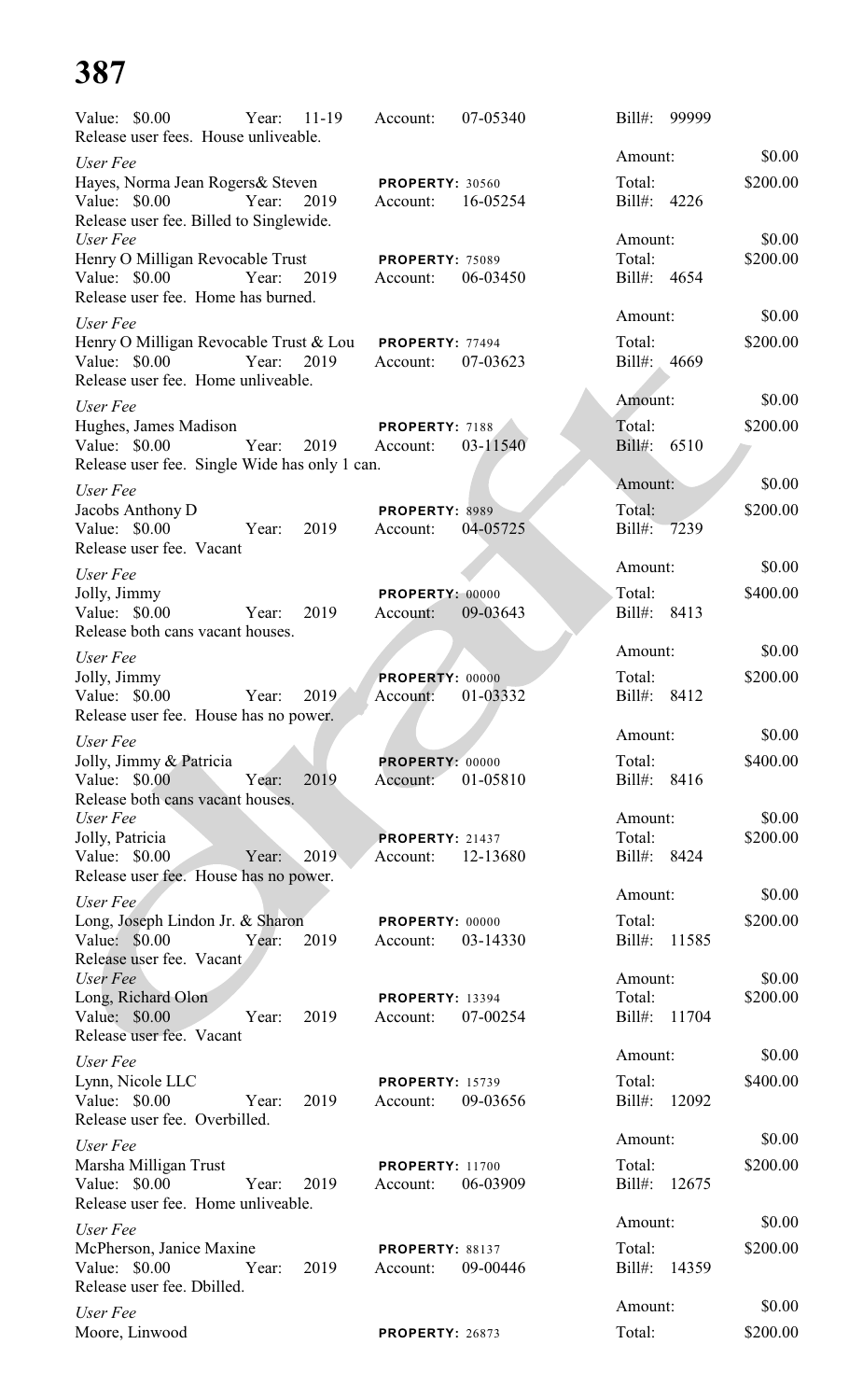| Value: \$0.00<br>Release user fee Dbilled                                                                        | Year:                |           | 2019 Account:                               | 14-02853 | Bill#: 15923                      |                      |
|------------------------------------------------------------------------------------------------------------------|----------------------|-----------|---------------------------------------------|----------|-----------------------------------|----------------------|
| User Fee                                                                                                         |                      |           |                                             |          | Amount:                           | \$0.00               |
| Nakina Pentecostal Holiness Church PROPERTY: 00000<br>Value: \$0.00<br>Release 1 user fee. Overbilled for 1 can. | Year:                |           | 2019 Account:                               | 07-50070 | Total:<br>Bill#: 16496            | \$200.00             |
| User Fee                                                                                                         |                      |           |                                             |          | Amount:                           | \$0.00               |
| Parker, David Andrew<br>Value: \$0.00<br>Release user fee. Vacant                                                | Year: 2019           |           | <b>PROPERTY: 29762</b><br>Account: 15-28998 |          | Total:<br>Bill#: 18301            | \$200.00             |
| User Fee                                                                                                         |                      |           |                                             |          | Amount:                           | \$0.00               |
| Patrick Reginald Rendell<br>Value: \$0.00<br>Release user fees. House vacant.                                    | Year: 18-19 Account: |           | <b>PROPERTY: 00000</b>                      | 15-02329 | Total:<br>Bill#: 99999            | \$400.00             |
| User Fee                                                                                                         |                      |           |                                             |          | Amount:                           | \$0.00               |
| Peterson, D J & Joyce<br>Value: \$0.00<br>Release user fee. Vacant                                               | Year: 2019           |           | PROPERTY: 78201<br>Account:                 | 15-05122 | Total:<br>$Bill#$ :<br>18816      | \$200.00             |
| User Fee<br>Porter, Joruth S & Leslie                                                                            |                      |           | PROPERTY: 60681                             |          | Amount:<br>Total:                 | \$0.00<br>\$1,800.00 |
| Value: \$0.00<br>Release user fee. Mobile home park.                                                             | Year:                | 2019      | Account:                                    | 15-02910 | Bill#: 19464                      |                      |
| User Fee                                                                                                         |                      |           |                                             |          | Amount:                           | \$0.00               |
| Powell, Anna S<br>Value: \$0.00<br>Release user fee. Vacant                                                      | Year:                | 2019      | PROPERTY: 00000<br>Account:                 | 14-12020 | Total:<br>Bill#: 19571            | \$200.00             |
| User Fee                                                                                                         |                      |           |                                             |          | Amount:                           | \$0.00               |
| Powell, Rosemary & George<br>Value: \$0.00<br>Release user fee. Vacant                                           | Year:                | 2019      | <b>PROPERTY: 18935</b><br>Account:          | 11-21349 | Total:<br>$Bill#$ :<br>19875      | \$200.00             |
| User Fee                                                                                                         |                      |           |                                             |          | Amount:                           | \$0.00               |
| Pridgen Jeremy Clayton<br>Value: \$0.00<br>Release user fee. No home on property.                                | Year:                | 2019      | PROPERTY: 495<br>Account:                   | 01-06092 | Total:<br>$Bill#$ :<br>20272      | \$200.00             |
| User Fee                                                                                                         |                      |           |                                             |          | Amount:                           | \$0.00               |
| Rogers, Craig & Melissa                                                                                          |                      |           | PROPERTY: 00000                             |          | Total:                            | \$1,495.00           |
| Value: \$0.00<br>Release all cans.                                                                               | Year:                | $11 - 19$ | Account:                                    | 12-05601 | 99999<br>$Bill#$ :                |                      |
| User Fee                                                                                                         |                      |           |                                             |          | Amount:                           | \$0.00               |
| Sarvis, Danny Richard & Coleman Paul<br>Value: \$0.00<br>Release user fee. No power to home.                     | Year:                | 2019      | <b>PROPERTY: 16712</b><br>Account:          | 09-03625 | Total:<br>$Bill#$ :<br>22965      | \$200.00             |
| User Fee                                                                                                         |                      |           |                                             |          | Amount:                           | \$0.00               |
| Simmons, Danny Lee<br>Value: \$0.00<br>Release user; fee. Dbilled.                                               | Year:                | 2019      | PROPERTY: 7783<br>Account:                  | 03-21240 | Total:<br>$Bill#$ :<br>24425      | \$200.00             |
| User Fee                                                                                                         |                      |           |                                             |          | Amount:                           | \$0.00               |
| Simmons, Danny Lee<br>Value: \$0.00<br>Release user fee. Vacant land.                                            | Year:                | 2019      | PROPERTY: 60423<br>Account:                 | 03-21240 | Total:<br>$Bill#$ :<br>24429      | \$200.00             |
| User Fee                                                                                                         |                      |           |                                             |          | Amount:                           | \$0.00               |
| Simpson, Calvin R<br>Value: \$0.00<br>Release user fee. Vacant.                                                  | Year:                | 2019      | PROPERTY: 00000<br>Account:                 | 15-34025 | Total:<br>$Bill#$ :<br>24692      | \$200.00             |
| User Fee<br>Simpson, James C<br>Value: \$0.00<br>Release user fee. Vacant.                                       | Year:                | 2019      | PROPERTY: 29437<br>Account:                 | 15-03932 | Amount:<br>Total:<br>Bill#: 24706 | \$0.00<br>\$200.00   |
| User Fee                                                                                                         |                      |           |                                             |          | Amount:                           | \$0.00               |
| Singletary, Melvin & Sheila                                                                                      |                      |           | PROPERTY: 7836                              |          | Total:                            | \$400.00             |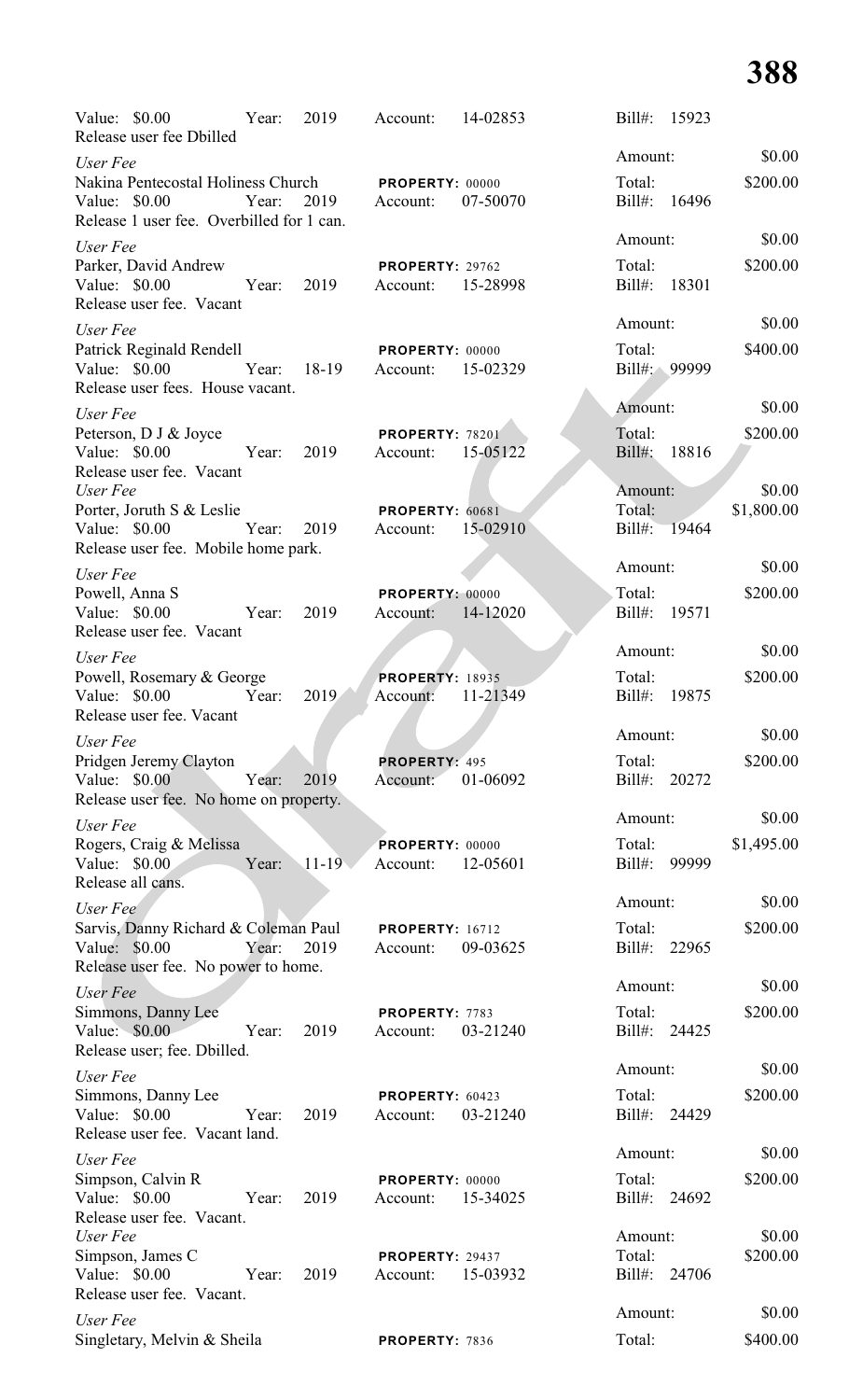|                | Value: $$0.00$<br>Release user fees. Only 1 S/W on property. |       | Year: 18-19 | Account:                           | 03-02052 | $Bill#$ :              | 99999 |          |
|----------------|--------------------------------------------------------------|-------|-------------|------------------------------------|----------|------------------------|-------|----------|
|                |                                                              |       |             |                                    |          | Amount:                |       | \$0.00   |
| User Fee       | <b>State of North Carolina</b>                               |       |             | <b>PROPERTY: 00000</b>             |          | Total:                 |       | \$185.33 |
| Value: \$0.00  | Release user fee. Has commercial hauler.                     |       | Year: 2011  | Account:                           | 12-50150 | Bill#:                 | 71199 |          |
| User Fee       |                                                              |       |             |                                    |          | Amount:                |       | \$0.00   |
| Value: \$0.00  | Stephens, Bettina<br>Release user fee. Dbilled.              | Year: | 2018        | <b>PROPERTY: 77279</b><br>Account: | 12-26387 | Total:<br>Bill#: 34011 |       | \$200.00 |
| User Fee       |                                                              |       |             |                                    |          | Amount:                |       | \$0.00   |
| Value: $$0.00$ | Teichmann, Mary Alice<br>Release user fee. Unliveable.       | Year: | 2019        | <b>PROPERTY: 81191</b><br>Account: | 01-86092 | Total:<br>Bill#: 29245 |       | \$200.00 |
| User Fee       |                                                              |       |             |                                    |          | Amount:                |       | \$0.00   |
| Value: $$0.00$ | Turnage Jenny Elizabeth<br>Release user fee.                 | Year: | 2019        | PROPERTY: 60646<br>Account:        | 01-06668 | Total:<br>$Bill#$ :    | 30506 | \$200.00 |
| User Fee       |                                                              |       |             |                                    |          | Amount:                |       | \$0.00   |
| Value: \$0.00  | Whaley, Glen Edward<br>Release user fee. Vacant              | Year: | 2019        | <b>PROPERTY: 5378</b><br>Account:  | 02-00358 | Total:<br>$Bill#$ :    | 33333 | \$200.00 |

#### **Agenda Item #19: COMMENTS:**

Chairman Russ opened the floor for comments. The following spoke.

#### A. **Department Managers:**

- 1. **Kimberly Smith, Health Director:** stated the following: -Thank you very much for the funds to purchase the flu vaccine; -There have been ten (10) deaths in the state from the flu; **and**
	- -There have been five thousand, two hundred (5,200) deaths in the United States from the flu; **and**

-Please come by and get your flu vaccine.

#### 2. **Dalton Dockery, Cooperative Extension Director:** stated the following:

-I have been asked to chair the Complete Count Committee for the 2020 Census;

-We will be having a meeting on January 21, 2020;

-The Census is very important;

-There are 675 billion dollars available from Federal funding based on census numbers;

-The last census that was done, we only had approximately 35-36 percent of the people, and that is not acceptable, we need at least 75% of the population counted;

-By Federal law, the information given can not be used against you in any way by any government agency;

-Do the census without fear;

- -The census affects the funding for Columbus County;
- -You can do the census on line, by telephone or by mail;
- -I am working with 30-40 various backgrounds;
- -Four (4) things to accomplish at the meeting:
	- -Superintendent of Whiteville City Schools;
	- -Smart Start personnel;
	- -Target everybody including the underserved; **and**
	- -We need all people to be on the same page;

-The Census Bureau is hiring people to go door-to-door and pay \$14.50 per hour and gas mileage at \$0.58 per mile; **and**

-These numbers will affect Columbus County for the next ten (10) years.

#### B. **Board of Commissioners:**

1. **Commissioner Bullard:** stated the following: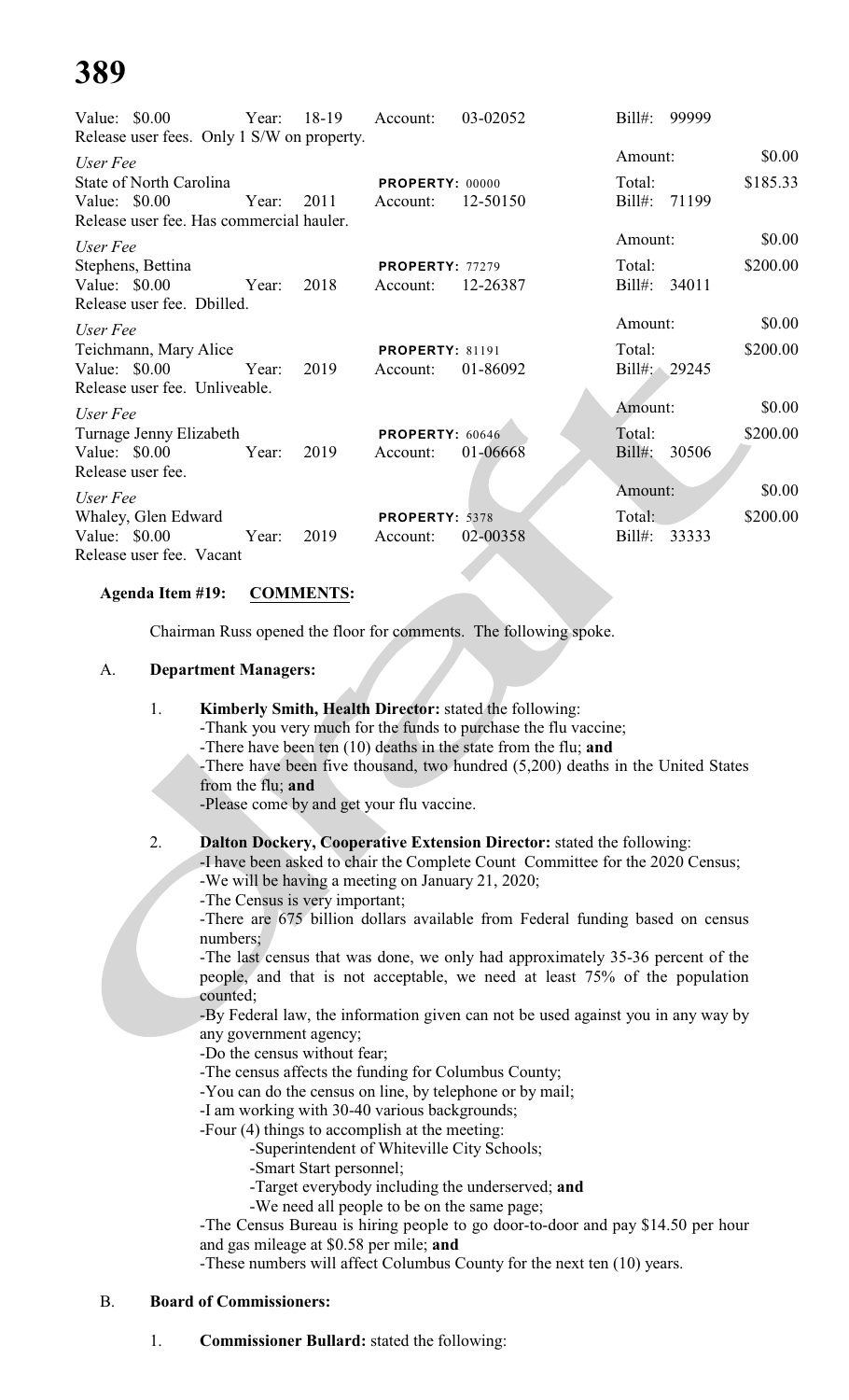-We have an employee at the Sheriff's Department that is retiring on January 31, 2020, with thirty (30) years of employment, and we need to have special recognition of his service to Columbus County at a meeting in February; **and** -Debbie Worley, a lady that lives on River Road, is being informed to do some questionable things with her lot and house from the Planning Department, and Mike I would like for you to check into this situation.

2. **Commissioner McMillian:** stated the following:

-What is going on at the Board of Elections? Mike Stephens, County Manager, replied stating that Carla Strickland, Elections Director, had called him and stated that some ballot boxes were missing, and he in turn called the Sheriff; **and** -We, as a board, need to work together for all County employees and we need to do what is right.

3. **Chairman Russ:** I have ordered the Evaluation Forms for the employees the Board appoints.

#### C. **County Manager (Michael H. Stephens):** stated the following:

- 1. I would like to introduce Ms. Sabrina Evans, who is the Interim Department of Aging Director until we intervene and hire a Director;
- 2. We need to start thinking about our Board Retreat; **and**
- 3. I would like to thank Dalton Dockery who has agreed to chair the Complete Count Committee for the 2020 Census.

#### **Agenda Item #20: Public Input:**

Chairman Russ opened the floor for Public Input. No Public Input was received either orally of written.

#### **Agenda Item #21: ADJOURNMENT:**

At 8:00 P.M., Commissioner Burroughs made a motion to adjourn, seconded by Commissioner Byrd. The motion unanimously passed.

### **APPROVED:**

#### **\_\_\_\_\_\_\_\_\_\_\_\_\_\_\_\_\_\_\_\_\_\_\_\_\_\_\_\_ \_\_\_\_\_\_\_\_\_\_\_\_\_\_\_\_\_\_\_\_\_\_\_\_\_\_\_\_ JUNE B. HALL, Clerk to Board P. EDWIN RUSS, Chairman**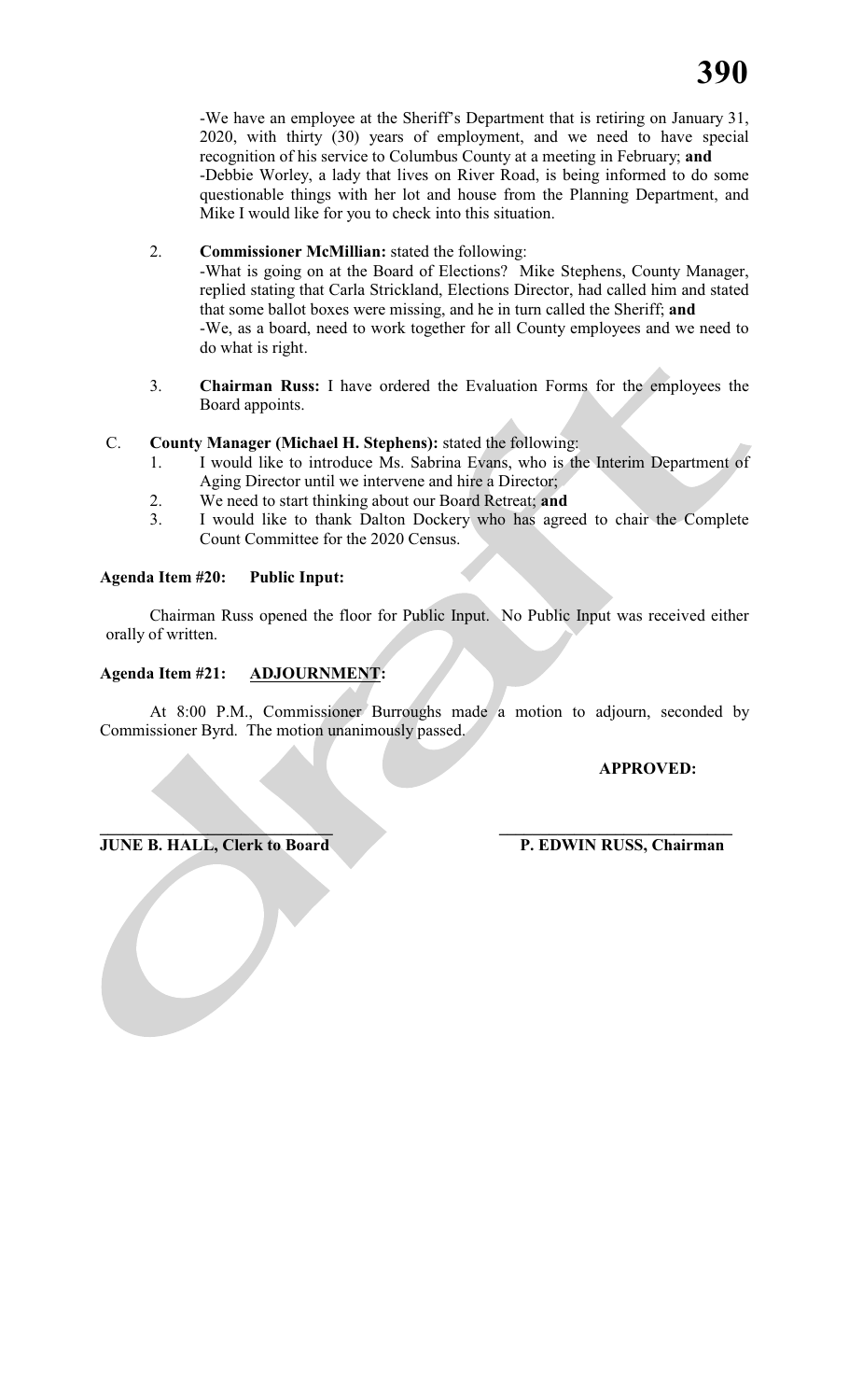The Honorable Columbus County Commissioners met on the above stated date and at the above stated time in the Dempsey B. Herring Courthouse Annex Building, located at 112 West Smith Street, Whiteville, North Carolina, to act as the Columbus County Water and Sewer District I Board.

#### **COMMISSIONERS PRESENT: APPOINTEES PRESENT:**

James E. Prevatte June B. Hall, **Clerk to the Board** Giles E. Byrd **Bobbie Faircloth, Finance Officer** Trent Burroughs Ricky Bullard

P. Edwin Russ, **Chairman** Mike Stephens, **County Manager** Jerome McMillian, Vice-Chairman Amanda B. Prince, County Attorney

### **COMMISSIONER ABSENT:**

Charles T. McDowell

### **MEETING CALLED TO ORDER:**

At 7:29 P.M., Chairman P. Edwin Russ called the **combination meeting** of Columbus County Water and Sewer Districts I, II, III, IV and V Board Meeting to order.

#### **Agenda Item #17: COLUMBUS COUNTY WATER AND SEWER DISTRICTS I, II, III, IV AND V - APPROVAL OF BOARD MEETING MINUTES:**

December 02, 2019 **Combination Meeting** of Columbus County Water and Sewer Districts I, II, III, IV and V Board Meeting **(5 sets)**

Commissioner Byrd made a motion to approve the December 02, 2019 Columbus County Water and Sewer District I Board Meeting Minutes, as recorded, seconded by Vice Chairman Jerome McMillian. The motion unanimously passed.

#### **ADJOURNMENT:**

At 7:30 P.M., Commissioner Burroughs made a motion to adjourn, seconded by Vice Chairman McMillian. The motion unanimously passed.

**APPROVED:**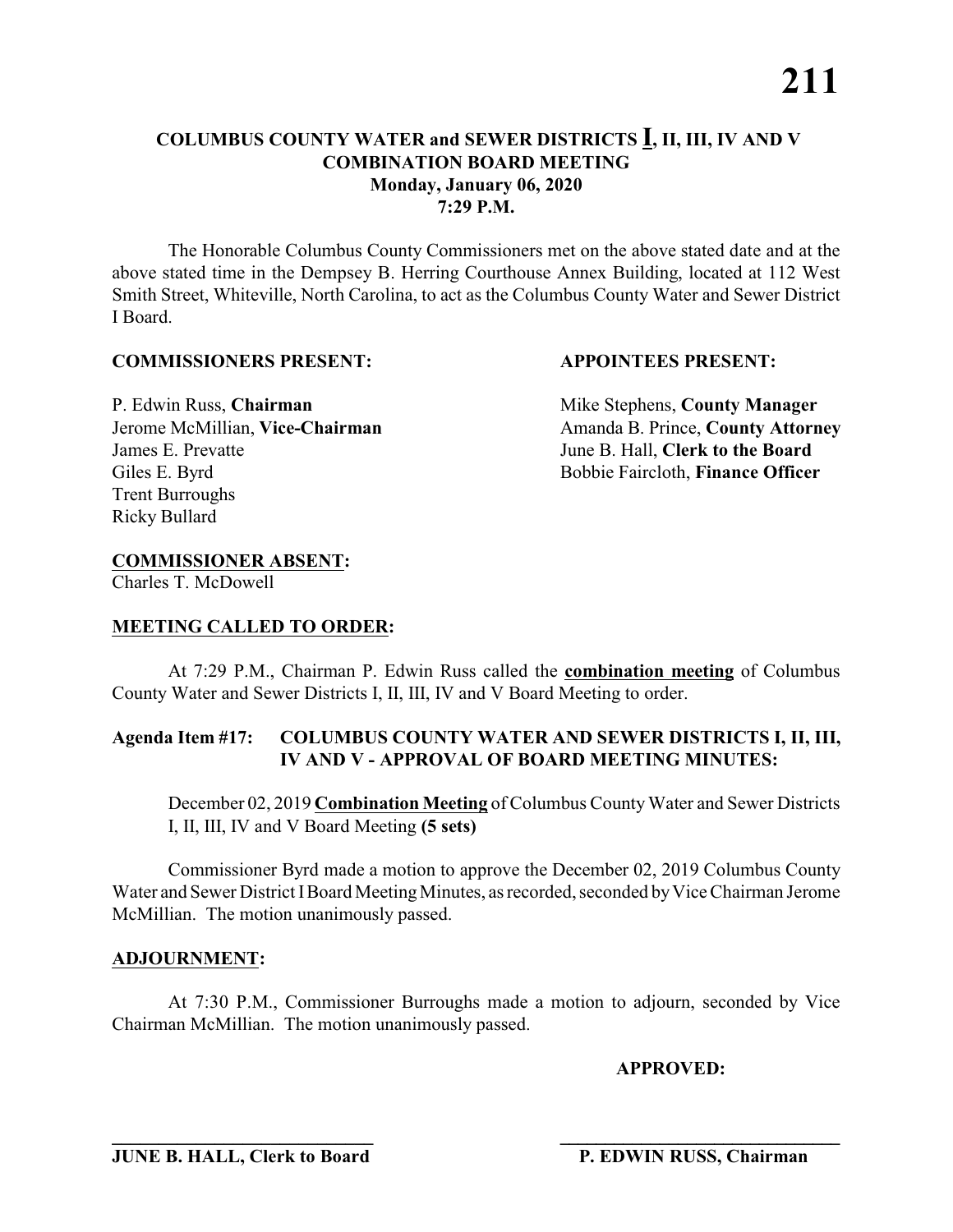The Honorable Columbus County Commissioners met on the above stated date and at the above stated time in the Dempsey B. Herring Courthouse Annex Building, located at 112 West Smith Street, Whiteville, North Carolina, to act as the Columbus County Water and Sewer District II Board.

#### **COMMISSIONERS PRESENT: APPOINTEES PRESENT:**

James E. Prevatte June B. Hall, **Clerk to the Board** Giles E. Byrd **Bobbie Faircloth, Finance Officer** Trent Burroughs Ricky Bullard

P. Edwin Russ, **Chairman** Mike Stephens, **County Manager** Jerome McMillian, Vice-Chairman Amanda B. Prince, County Attorney

#### **COMMISSIONER ABSENT:**

Charles T. McDowell

#### **MEETING CALLED TO ORDER:**

At 7:29 P.M., Chairman P. Edwin Russ called the **combination meeting** of Columbus County Water and Sewer Districts I, II, III, IV and V Board Meeting to order.

#### **Agenda Item #17: COLUMBUS COUNTY WATER AND SEWER DISTRICTS I, II, III, IV AND V - APPROVAL OF BOARD MEETING MINUTES:**

December 02, 2019 **Combination Meeting** of Columbus County Water and Sewer Districts I, II, III, IV and V Board Meeting **(5 sets)**

Commissioner Byrd made a motion to approve the December 02, 2019 Columbus County Water and Sewer District II Board Meeting Minutes, as recorded, seconded by Vice Chairman Jerome McMillian. The motion unanimously passed.

#### **ADJOURNMENT:**

At 7:30 P.M., Commissioner Burroughs made a motion to adjourn, seconded by Vice Chairman McMillian. The motion unanimously passed.

**\_\_\_\_\_\_\_\_\_\_\_\_\_\_\_\_\_\_\_\_\_\_\_\_\_\_\_\_ \_\_\_\_\_\_\_\_\_\_\_\_\_\_\_\_\_\_\_\_\_\_\_\_\_\_\_\_\_\_\_**

**APPROVED:**

**JUNE B. HALL, Clerk to Board P. EDWIN RUSS, Chairman**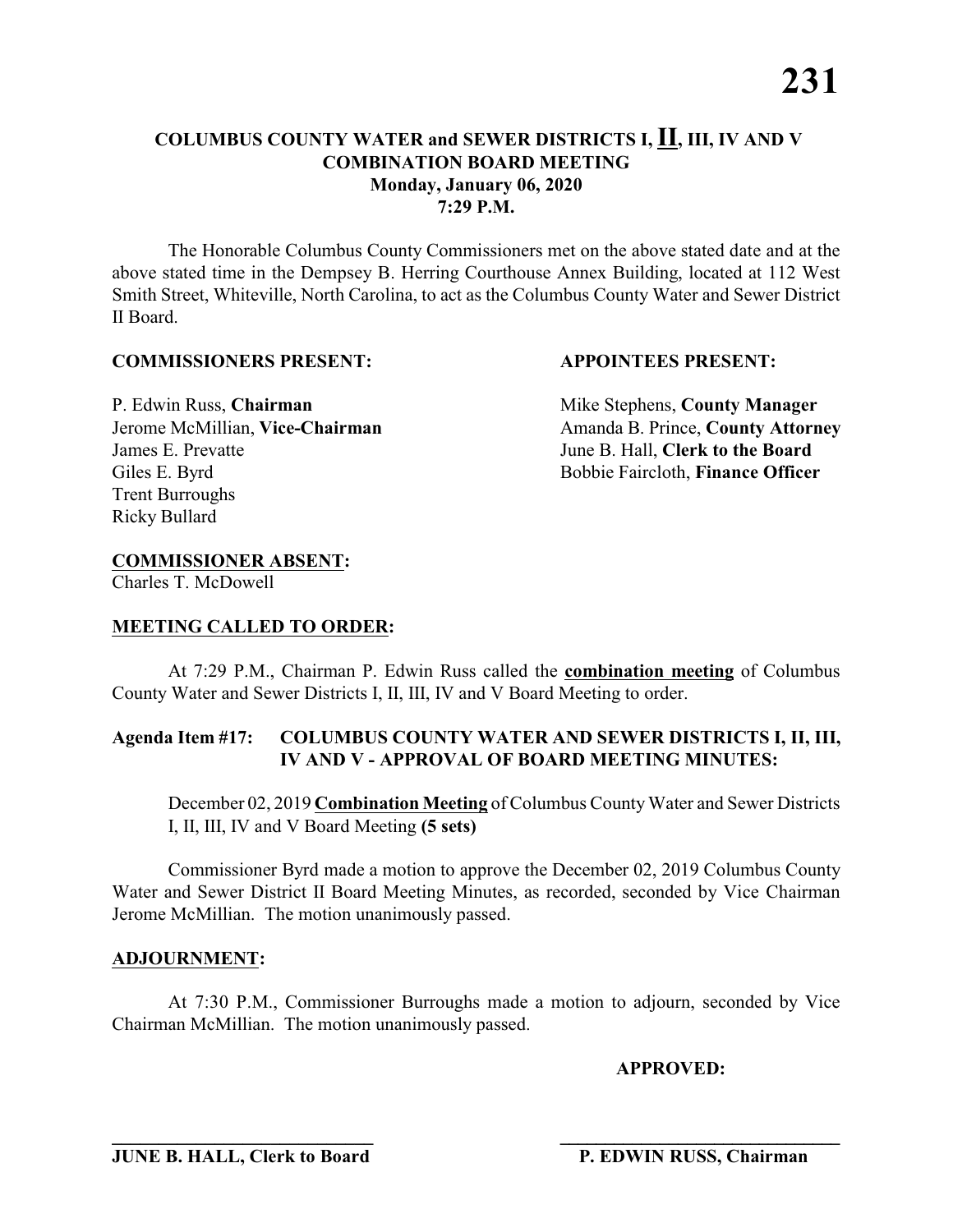The Honorable Columbus County Commissioners met on the above stated date and at the above stated time in the Dempsey B. Herring Courthouse Annex Building, located at 112 West Smith Street, Whiteville, North Carolina, to act as the Columbus County Water and Sewer District III Board.

#### **COMMISSIONERS PRESENT: APPOINTEES PRESENT:**

James E. Prevatte June B. Hall, **Clerk to the Board** Giles E. Byrd **Bobbie Faircloth, Finance Officer** Trent Burroughs Ricky Bullard

P. Edwin Russ, **Chairman** Mike Stephens, **County Manager** Jerome McMillian, Vice-Chairman Amanda B. Prince, County Attorney

### **COMMISSIONER ABSENT:**

Charles T. McDowell

#### **MEETING CALLED TO ORDER:**

At 7:29 P.M., Chairman P. Edwin Russ called the **combination meeting** of Columbus County Water and Sewer Districts I, II, III, IV and V Board Meeting to order.

#### **Agenda Item #17: COLUMBUS COUNTY WATER AND SEWER DISTRICTS I, II, III, IV AND V - APPROVAL OF BOARD MEETING MINUTES:**

December 02, 2019 **Combination Meeting** of Columbus County Water and Sewer Districts I, II, III, IV and V Board Meeting **(5 sets)**

Commissioner Byrd made a motion to approve the December 02, 2019 Columbus County Water and Sewer District III Board Meeting Minutes, as recorded, seconded by Vice Chairman Jerome McMillian. The motion unanimously passed.

#### **ADJOURNMENT:**

At 7:30 P.M., Commissioner Burroughs made a motion to adjourn, seconded by Vice Chairman McMillian. The motion unanimously passed.

**\_\_\_\_\_\_\_\_\_\_\_\_\_\_\_\_\_\_\_\_\_\_\_\_\_\_\_\_ \_\_\_\_\_\_\_\_\_\_\_\_\_\_\_\_\_\_\_\_\_\_\_\_\_\_\_\_\_\_\_**

**APPROVED:**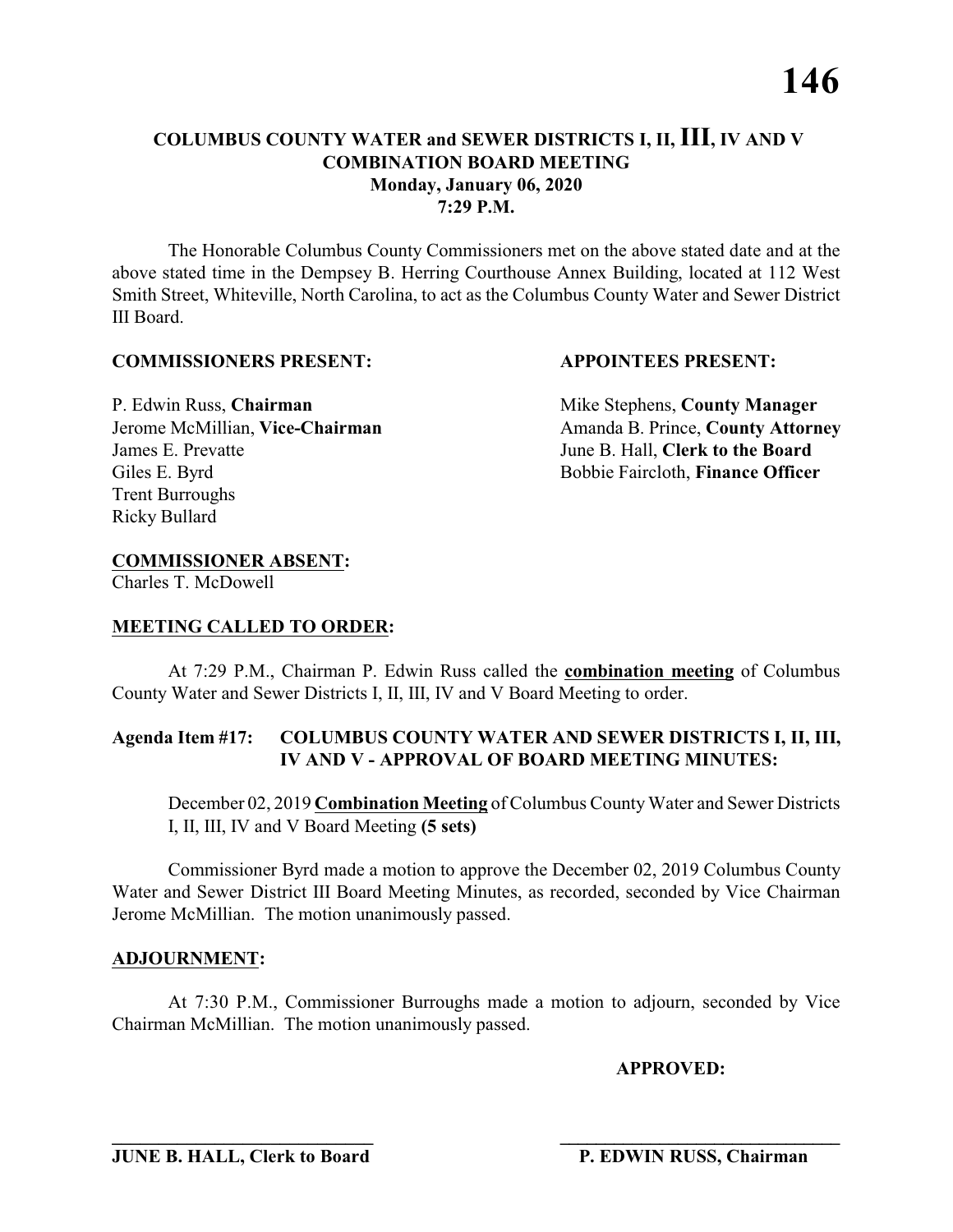The Honorable Columbus County Commissioners met on the above stated date and at the above stated time in the Dempsey B. Herring Courthouse Annex Building, located at 112 West Smith Street, Whiteville, North Carolina, to act as the Columbus County Water and Sewer District IV Board.

#### **COMMISSIONERS PRESENT: APPOINTEES PRESENT:**

P. Edwin Russ, **Chairman** Mike Stephens, **County Manager** James E. Prevatte June B. Hall, **Clerk to the Board** Giles E. Byrd **Bobbie Faircloth, Finance Officer** Trent Burroughs Ricky Bullard

Jerome McMillian, Vice-Chairman Amanda B. Prince, County Attorney

### **COMMISSIONER ABSENT:**

Charles T. McDowell

### **MEETING CALLED TO ORDER:**

At 7:29 P.M., Chairman P. Edwin Russ called the **combination meeting** of Columbus County Water and Sewer Districts I, II, III, IV and V Board Meeting to order.

#### **Agenda Item #17: COLUMBUS COUNTY WATER AND SEWER DISTRICTS I, II, III, IV AND V - APPROVAL OF BOARD MEETING MINUTES:**

December 02, 2019 **Combination Meeting** of Columbus County Water and Sewer Districts I, II, III, IV and V Board Meeting **(5 sets)**

Commissioner Byrd made a motion to approve the December 02, 2019 Columbus County Water and Sewer District IV Board Meeting Minutes, as recorded, seconded by Vice Chairman Jerome McMillian. The motion unanimously passed.

#### **ADJOURNMENT:**

At 7:30 P.M., Commissioner Burroughs made a motion to adjourn, seconded by Vice Chairman McMillian. The motion unanimously passed.

**APPROVED:**